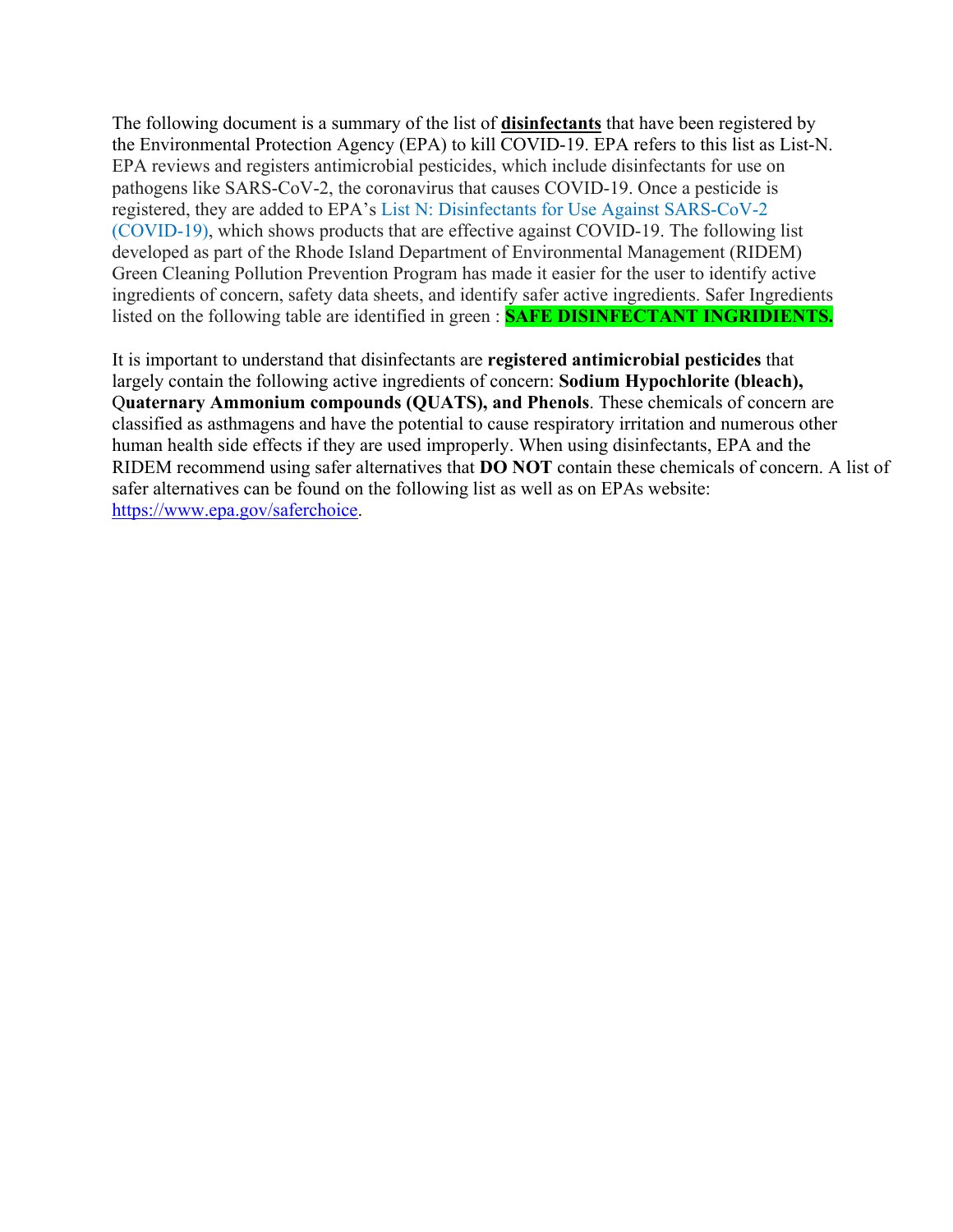| NP/NPE<br><b>PFOA/PFOS</b>                                               | Monoethanolamine                           | Phosphates                                            |                              | <b>EPA List of Products</b>                                   | <b>P= Porous</b>                        | List of Abbreviations for various Surface Types<br><b>HN= Hard Nonporous</b> | $RTU =$ Ready to Use                                                                    |                                                                             |                                             |                                           |
|--------------------------------------------------------------------------|--------------------------------------------|-------------------------------------------------------|------------------------------|---------------------------------------------------------------|-----------------------------------------|------------------------------------------------------------------------------|-----------------------------------------------------------------------------------------|-----------------------------------------------------------------------------|---------------------------------------------|-------------------------------------------|
|                                                                          |                                            | <b>TURI List of UNSAFE</b>                            |                              |                                                               |                                         |                                                                              |                                                                                         |                                                                             |                                             |                                           |
| <b>TURI SAFE DISINFECTANT</b><br><b>NGRIEDIENTS: Hydrogen Peroxide</b>   | 2-Butoxyethanol/<br><b>Ethylene Glycol</b> | chemicals: (Chlorine<br><b>Based Bleach, Phenols,</b> |                              | <b>TURI List of Quaternary Ammonium</b>                       | <b>FCR= Food Contact</b>                | <b>FCNR= Food Contact No Rinse</b>                                           |                                                                                         |                                                                             |                                             |                                           |
| Ethanol, Isopropanol (Alcohol), 1-<br><b>Lactic Acid, Citric Acid</b>    | <b>Monobutyl Ether</b>                     | Qunaternary<br>Ammonium                               |                              | <b>Compounds</b>                                              | <b>Post Rinse Required</b>              |                                                                              |                                                                                         |                                                                             |                                             |                                           |
|                                                                          |                                            | Compounds)                                            |                              |                                                               |                                         |                                                                              |                                                                                         |                                                                             |                                             |                                           |
| <b>Product Name</b>                                                      | <b>EPA Registration #</b>                  | <b>SDS or Ingriedients List</b>                       | <b>Contact</b><br>Time (min) | To Kill COVID-19<br>follow disinfection<br>directions for the | <b>Surface Types</b>                    | For Use In:                                                                  | <b>Notable ingriedients</b>                                                             |                                                                             |                                             |                                           |
| BioBuster                                                                | 92589-1                                    | so.com/data-sheets/bio-                               | 10 <sup>1</sup>              | following virus(es)<br><b>Canine Parvovirous</b>              | HN                                      | Institutional                                                                | <b>Ethoxylated Nonylphenol</b>                                                          |                                                                             |                                             |                                           |
| <b>Control III Laboratory Germicide</b>                                  | 55364-4                                    | oads/4/8/8/0/48804737/                                | 10 <sub>1</sub>              | Adenovirus type 5                                             | HN                                      | Healthcare                                                                   | Ethanol (0.1-1%)                                                                        |                                                                             |                                             |                                           |
| HYPO-CHLOR Neutral 0.25%                                                 | 68959-11                                   | ds/HYPO-CHLOR-Neutral-                                |                              | Adenovirus type 5,                                            | HN                                      | Institutional                                                                | Sodium Hypochlorite                                                                     |                                                                             |                                             |                                           |
| 66 Heavy Duty Alkaline Bathroom                                          | 1677-202                                   | cntry=US&langid=en-US                                 | $\overline{2}$               | Polivirus<br>Norovirus                                        | HN                                      | Healthcare, Institutional                                                    | <b>Didecyl Dimethyl Ammonium</b>                                                        |                                                                             |                                             |                                           |
| <b>Cleaner and Disinfectant</b>                                          |                                            |                                                       |                              |                                                               |                                         |                                                                              | <b>Chloride (0.52%)</b>                                                                 |                                                                             |                                             |                                           |
| Maquat 7.5-M                                                             | 10324-81                                   | ides/chem search/ppls/                                | 10 <sup>1</sup>              | Norovirus; Feline<br>calicivirus                              | HN, FCR, [P: (laundry<br>presoak only)] | Healthcare, Institutional,<br>Residential                                    | <b>Didecyl Dimethyl Ammonium</b><br>Chloride (1.1%)                                     | <b>Dioctyl Dimethyl Ammonium</b><br>Chloride (1.1%)                         |                                             |                                           |
| BTC 885 Neutral Disinfectant Cleaner                                     | 1839-167                                   | w.stepan.com/msds/00                                  | 10 <sub>1</sub>              | Rotavirus                                                     | HN                                      | Healthcare, Institutional,                                                   | Didecyl dimethyl ammonium                                                               | Dioctyldimethylammonium                                                     | ethanol (11%)                               |                                           |
| 256                                                                      |                                            |                                                       |                              |                                                               |                                         | Residential                                                                  | choride (7.5%)                                                                          | chloride (7.5%)                                                             |                                             |                                           |
| Envirolyte O & G                                                         | 93908-1                                    | not found                                             | 10 <sup>°</sup>              | Norovirus                                                     | HN, FCR                                 | Healthcare, Institutional,<br>Residential                                    | unknown                                                                                 |                                                                             |                                             |                                           |
| AdvaCare 120 Sanitizer/Sour<br>SSS Synersys Sporicidal Disinfectant      | 1677-193<br>12120-4                        | etpdf/?sid=984484-09&<br>=48328 SynersysSporici       |                              | Clostridioides difficile<br>Norovirus                         | P (laundry)<br>HN, FCR                  | Healthcare, Institutional<br>Healthcare, Institutional                       | Hydrogen Peroxide (11.2%)<br>Hydrogen Peroxide (24-29%)                                 |                                                                             |                                             |                                           |
| Virocid                                                                  | 71355-1                                    | tent/uploads/2012/05/\                                | 10                           | Porcine circovirus                                            | HN                                      | Institutional                                                                | Alkyldimethylbenzylammoniumch<br>loride (15-30%)                                        | Didecyldimethylammonium<br>chloride (5-15%)                                 |                                             |                                           |
|                                                                          |                                            |                                                       |                              |                                                               |                                         |                                                                              |                                                                                         |                                                                             |                                             |                                           |
| BTC 885 NDC-32                                                           | 1839-168                                   | w.stepan.com/msds/001                                 | 10 <sub>1</sub>              | Rotavirus                                                     | HN, FCR                                 | Healthcare, Institutional,<br>Residential                                    | Alkyl dimethyl benzyl ammonium<br>chloride (C12-16) (20%)                               | Ethanol (11%)                                                               | Didecyl dimethyl ammonium<br>choride (7.5%) | Dioctyldimethylammonium<br>chloride (7.5% |
|                                                                          |                                            |                                                       |                              |                                                               |                                         |                                                                              |                                                                                         |                                                                             |                                             |                                           |
| Virkon S                                                                 | 39967-137                                  | p-content/uploads/201                                 | 10 <sup>1</sup>              | Feline calicivirus                                            | HN                                      | Institutional<br>Healthcare, Institutional,                                  | No                                                                                      |                                                                             |                                             |                                           |
| <b>Bona STL Disinfecting Cleaner</b>                                     | 91861-2                                    | relatedDownloads/0/dov                                | 10 <sub>1</sub>              | Rhinovirus                                                    | HN, FCR                                 | Residential                                                                  | No                                                                                      |                                                                             |                                             |                                           |
| Clorox Bleach Blanqueador                                                | 5813-124                                   | nt/uploads/2020/03/Clor                               | 10 <sub>1</sub>              | Canine parvovirus;<br>Feline parvovirus                       | HN, FCR                                 | Healthcare, Institutional,<br>Residential                                    | Sodium Hypochlorite (1-5%)                                                              |                                                                             |                                             |                                           |
| Austin A-1 Ultra Disinfecting Bleach                                     | 1672-65                                    | uploads/2015/12/Austin                                | 10 <sub>1</sub>              | Hepatitis A virus                                             | <b>HN</b>                               | Healthcare, Institutional,<br>Residential                                    | Sodium Hypochlorite (6%)                                                                |                                                                             |                                             |                                           |
| Lonza Disinfectant Wipes Plus                                            | 6836-336                                   | itsupply.com/MSDS/BW                                  | 10 <sup>1</sup>              | Rotavirus                                                     | HN                                      | Healthcare, Institutional,<br>Residential                                    | No                                                                                      |                                                                             |                                             |                                           |
| Phato 1:64 Disinfectant Cleaner<br>Avert Sporicidal Disinfectant Cleaner | 70627-62                                   | cides/chem_search/ppls                                |                              | Feline calicivirus                                            | HN                                      | Healthcare; Institutional                                                    | Hydrogen Peroxide (4.5%)                                                                |                                                                             |                                             |                                           |
| Wipes<br>Selectrocide 2L500                                              | 70627-75<br>74986-4                        | nitsupply.com/MSDS/DV<br>m/wp-content/uploads         | 10 <sup>1</sup>              | Feline calicivirus<br>Poliovirus                              | HN<br>HN                                | Healthcare; Institutional<br>Healthcare; Institutional                       | Sodium Hypochlorite (1-3%)<br>Sodium Chlorite (15-40%)                                  |                                                                             |                                             |                                           |
|                                                                          |                                            |                                                       |                              |                                                               |                                         |                                                                              |                                                                                         | Alkyl (50% C14, 40% C12, 10%                                                |                                             |                                           |
| Mikro-Quat                                                               | 1677-21                                    | cntry=US&langid=en-US                                 | 10 <sub>1</sub>              | Norovirus                                                     | HN                                      | Healthcare                                                                   | Monoethanolamine (1-5%)                                                                 | C16) dimethyl benzyl<br>ammonium chloride (9.5%)                            | ethanol (1-5%)                              |                                           |
| Clorox CRB I                                                             | 5813-121                                   | not found                                             | 10                           | Canine parvovirus;<br>Feline parvovirus;                      | HN, FCR                                 | Healthcare, Institutional,                                                   | Sodium hypochlorite (no sds but                                                         |                                                                             |                                             |                                           |
|                                                                          |                                            |                                                       |                              | Feline panleukopenia<br>virus                                 |                                         | Residential                                                                  | it is listed on the EPA database)                                                       |                                                                             |                                             |                                           |
| Carnebon 200<br><b>Wexford Disinfectant Wipes</b>                        | 9150-3<br>34810-37                         | cides/chem search/ppls<br>com/wp-content/upload       | 15                           | Canine parvovirus<br>Rhinovirus                               | HN<br>HN, FCR                           | Healthcare; Institutional<br>Healthcare, Institutional,                      | Chlorine Dioxide (2%)<br>No                                                             |                                                                             |                                             |                                           |
| Clorox MTOC                                                              | 5813-76                                    | cides/chem_search/ppls                                | 10 <sub>1</sub>              | Rotavirus                                                     | HN                                      | Residential<br>Healthcare; Institutional                                     | Sodium Hypochlorite (1.6%)                                                              |                                                                             |                                             |                                           |
| SPOR-KLENZ Ready To Use                                                  | 1043-119                                   | ry.edu/safety/msds/Spor                               | 10                           | Murine norovirus<br>Use this product                          | HN                                      | Institutional                                                                | Hydrogen Peroxide (1%)                                                                  |                                                                             |                                             |                                           |
| Stericide                                                                | 58300-25                                   | 07159541441049693/04                                  | 20                           | according to the<br>directions for use for<br>sterilization   | HN                                      | Healthcare; Institutional                                                    | No                                                                                      |                                                                             |                                             |                                           |
| <b>Clearon Bleach Tablets</b>                                            | 69470-37                                   | dsdigital.com/clearon-ble                             | 10 <sub>1</sub>              | Canine parvovirus                                             | HN, FCR                                 | Healthcare, Institutional,<br>Residential                                    | No                                                                                      |                                                                             |                                             |                                           |
| Vesta-Syde SQ64 Ready-to-Use<br>Disinfectant                             | 1043-129                                   | eris.com/onbDocs/V453,                                | 10 <sup>1</sup>              | Feline calicivirus                                            | HN, FCR                                 | cal                                                                          | <b>Isopropyl Alcohol (10%)</b>                                                          |                                                                             |                                             |                                           |
|                                                                          |                                            |                                                       |                              |                                                               |                                         |                                                                              | Alkyl (50% C14, 40% C12, 10%                                                            |                                                                             |                                             |                                           |
| KIK Antibacterial Multipurpose<br>Cleaner I                              | 70271-34                                   | cides/chem_search/ppls/                               | 10 <sub>1</sub>              | Rhinovirus                                                    | HN, FCR                                 | Healthcare, Institutional,<br>Residential                                    | C16) dimethyl benzyl ammonium<br>chloride (0.0216%)                                     | peridox                                                                     |                                             |                                           |
| <b>CID Lines Kickstart</b>                                               | 71355-2                                    | om/wp-content/uploads                                 | 10 <sup>1</sup>              | Avian reovirus                                                | HN                                      | Institutional                                                                | Hydrogen Peroxide (15-30%)                                                              |                                                                             |                                             |                                           |
| Fantastik® All-Purpose Cleaner                                           | 4822-530                                   | tent/uploads/SDS-70019                                |                              | Rhinovirus                                                    | HN, FCR                                 | Institutional, Residential                                                   | Alkyl (60% C14, 30% C16, 5%<br>C12, 5% C18) dimethyl benzyl<br>ammonium chloride (1-5%) |                                                                             |                                             |                                           |
|                                                                          |                                            |                                                       |                              |                                                               |                                         |                                                                              |                                                                                         |                                                                             |                                             |                                           |
| <b>CSP-46</b>                                                            | 6836-245                                   | cides/chem search/ppls/                               | 10 <sup>1</sup>              | Feline calicivirus;<br>Norovirus                              | HN, FCR                                 | Healthcare, Institutional,<br>Residential                                    | n-Alkyl (Cw14-60%, C16-30%, C12<br>5%, C18-5%) Dimethyl Benzyl                          |                                                                             |                                             |                                           |
|                                                                          |                                            |                                                       |                              |                                                               |                                         | Healthcare, Institutional,                                                   | Ammonium Chloride (0.05%)                                                               |                                                                             |                                             |                                           |
| NUGEN™NR DISINFECTANT WIPES                                              | 6836-379                                   | cides/chem_search/ppls                                | -5                           | Norovirus                                                     | HN, FCNR                                | Residential                                                                  | No                                                                                      |                                                                             |                                             |                                           |
| NUGEN™ 2M Disinfectant Wipes                                             | 6836-372                                   | cides/chem_search/ppls/                               | 2                            | Rotavirus                                                     | HN                                      | Healthcare, Institutional,<br>Residential                                    | Dioctyl dimethyl ammonium<br>chloride (0.0534%)                                         | Didecyl dimethyl ammonium<br>choride (0.0799%)                              |                                             |                                           |
| Contc Inc Peridox Concentrate<br>EcoLab Vortexx                          | 8383-12<br>1677-158                        | =6&edit msds id=24631<br>dfServlet?sid=923318-09      | 10                           | Norovirus; Rhinovirus<br>Reovirus                             | HN<br>HN, FCR                           | Healthcare; Institutional<br>Institutional                                   | Hydrogen Peroxide (23-35%)<br>Hydrogen Peroxide (6.9%)                                  |                                                                             |                                             |                                           |
| EcoLab Octave FS<br>Soft Scrub with Bleach                               | 1677-209<br>64240-44                       | om/wp-content/uploads<br>vww.uline.com/PDF/SS-7       | 10                           | Feline calicivirus<br>Rhinovirus                              | HN<br>HN                                | Institutional<br>Healthcare, Institutional,                                  | Phosphoric Acid (10-30%)<br>Sodium Hypochlorite (1-5%)                                  | Hydrogen Peroxide (7.62%)                                                   |                                             |                                           |
| Axen 30                                                                  | 72977-3                                    | ides/chem search/ppls                                 | $\mathbf{R}$                 | Adenovirus                                                    | HN                                      | Residential<br>Healthcare, Institutional,                                    | Citric Acid (4.84%)                                                                     |                                                                             |                                             |                                           |
| LpH® IIIse Phenolic Disinfectant                                         | 1043-127                                   | sby/Downloads/LpH%20                                  | 10 <sup>1</sup>              | Adenovirus                                                    | HN                                      | Residential<br>Healthcare                                                    | Phosphoric Acid (10-30%)                                                                |                                                                             |                                             |                                           |
| Atmosphere Cleaner/Disinfectant                                          | 92378-2                                    | b27cf6d22b95b225/5ea3                                 | 10 <sub>1</sub>              | Norovirus                                                     | HN, FCR                                 | Healthcare, Institutional,<br>Residential                                    | Alkyl Dimethyl Benzyl Ammonium<br>Chloride (7.5%)                                       |                                                                             |                                             |                                           |
| Ameriplus 2.2% Sodium                                                    | 88049-2                                    | none found                                            | 30                           | Rhinovirus                                                    | HN                                      | Institutional, residential                                                   | No SDS sheet, but the name<br>iterally has the concentration of                         |                                                                             |                                             |                                           |
| <b>Hypochlorite Solution</b>                                             |                                            |                                                       |                              |                                                               |                                         |                                                                              | <b>Sodium Hypochlorite (2.2%)</b>                                                       |                                                                             |                                             |                                           |
| Arm & Hammer Essentials™<br><b>Disinfecting Wipes</b>                    | 95337-1                                    | dhammercleans.com/wi                                  |                              | Rhinovirus                                                    | HN, FCR                                 | Institutional, Residential                                                   | <b>Citric Acid</b>                                                                      |                                                                             |                                             |                                           |
| Ready to Use Thymo-Cide                                                  | 34810-25                                   | y/wp-content/uploads/20                               | 10 <sup>1</sup>              | Feline calicivirus                                            | HN, FCR                                 | Healthcare, Institutional,<br>Residential                                    | No                                                                                      |                                                                             |                                             |                                           |
| Sporicidin (Brand) Disinfectant<br>Solution (Spray)                      | 8383-3                                     | 1?edit msds id=2061348                                | -5                           | Norovirus                                                     | HN, FCR                                 | Healthcare, Institutional,<br>Residential                                    | <b>Phenol (1.56%)</b>                                                                   |                                                                             |                                             |                                           |
| Performacide Ready to Use Solution                                       | 87503-8                                    | <b>SDS NA EN Performacio</b>                          | 10 <sup>1</sup>              | Poliovirus                                                    | HN                                      | Healthcare, Institutional                                                    | Clorine Dioxide (0.000025-0.01%)                                                        | Sodium Hypochlorite (not on<br>sds, but listed on EPA table)                |                                             |                                           |
|                                                                          |                                            |                                                       |                              |                                                               |                                         |                                                                              | <b>Compound of quaternary</b><br>ammonium ion compounds, alkyl                          |                                                                             |                                             |                                           |
| Neosans Labs Dsinfectant Parts A<br>and B                                |                                            | 93672-1 and 93672-2 bloads/2018/03/SDS Ned            | 10 <sub>1</sub>              | Norovirus                                                     | HN                                      | Healthcare, Institutional,<br>Residential                                    | dimethyl benzyl chloride (50%<br>C14, 40% C12, 10% C16)<br>ammonium. (1.-2.5%)          | Hydrogen Peroxide (2.5-5%)                                                  |                                             |                                           |
| Ecolab FSC-35K                                                           | 1677-256                                   | L&cntry=US&langid=en-l                                | 5                            | Feline calicivirus                                            | HN                                      | Healthcare, Institutional                                                    | Alkyl (C14 50%; C12 40%; C16<br>10%) dimethyl                                           | <b>Didecyl Dimethyl Ammonium</b>                                            | Dioctyl dimethyl ammonium                   |                                           |
|                                                                          |                                            |                                                       |                              |                                                               |                                         |                                                                              | benzyl ammonium chloride<br>(1.63%)                                                     | <b>Chloride (0.74%)</b><br>N-Alkyl (50% C14, 40% C12, 10%                   | chloride (0.49%)                            |                                           |
| Stepan Company SC-AHD-128                                                | 1839-213                                   | cides/chem_search/ppls/                               | -5                           | Norovirus                                                     | HN, FCR                                 | Healthcare, Institutional,<br>Residential                                    | Didecyl dimethyl ammonium<br>chloride (6.143%)                                          | C16) dimethyl<br>benzyl ammonium chloride<br>(4.095%)                       |                                             |                                           |
| Stepan Company SC-AHD-64                                                 | 1839-211                                   | cides/chem_search/ppls/                               | -5                           | Feline calicivirus                                            | HN, FCR                                 | Healthcare, Institutional,<br>Residential                                    | Didecyl dimethyl ammonium<br>chloride (3.071%)                                          | N-Alkyl (50% C14, 40% C12, 10%<br>C16) dimethyl<br>benzyl ammonium chloride |                                             |                                           |
| The Works Basic Toilet Bowl Cleaner                                      | 5185-505                                   | /IEWSTATEGENERATOR:                                   | 10                           | Rotavirus; Poliovirus                                         | HN                                      | Institutional, residential                                                   | Hydrochloric Acid (4.5%)                                                                | (2.048%)                                                                    |                                             |                                           |
|                                                                          |                                            |                                                       |                              |                                                               |                                         |                                                                              |                                                                                         |                                                                             |                                             |                                           |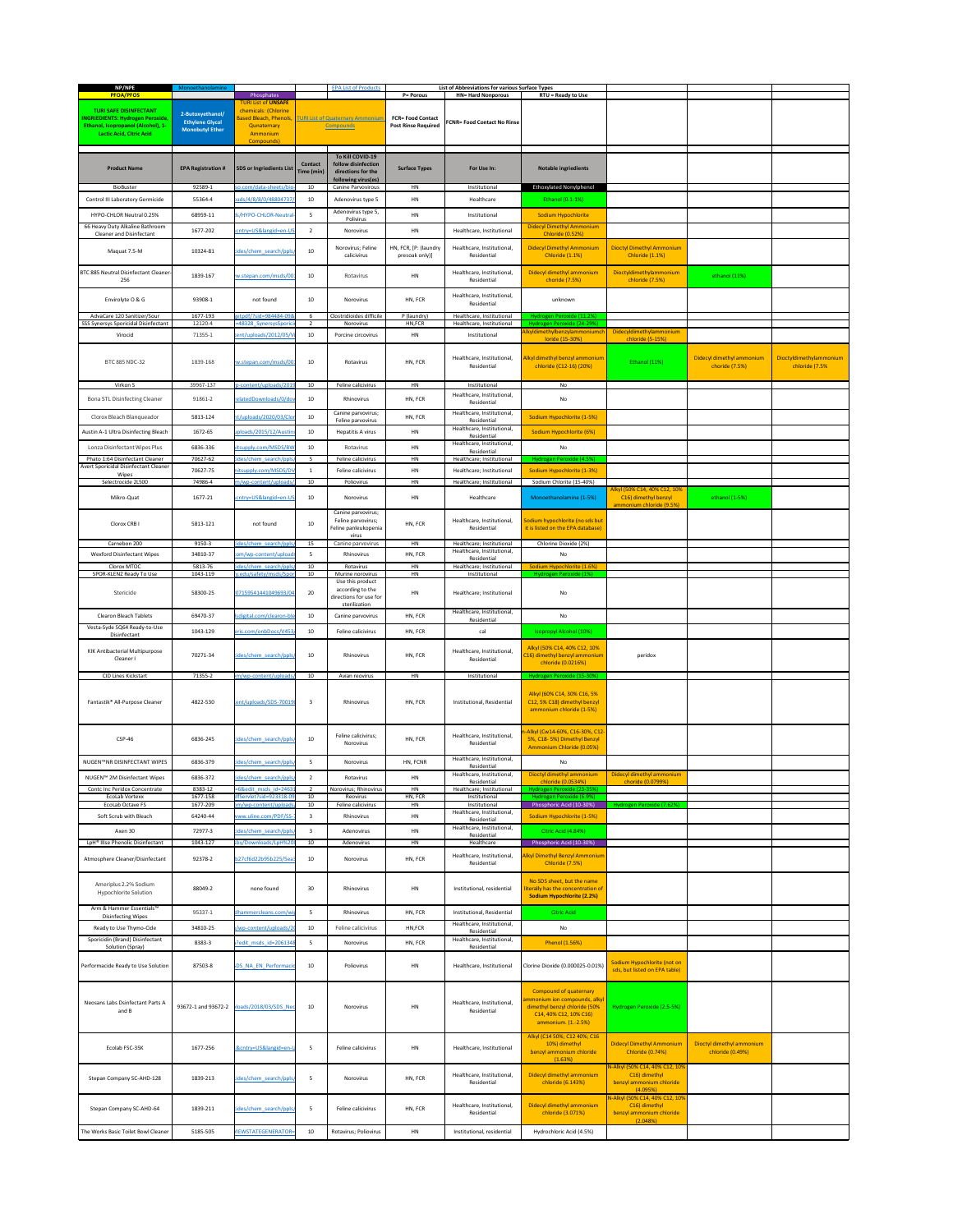| EasyDECON Part 1                                                               | 74436-1             | tent/uploads/2015/06/Ea                           | 10 <sub>1</sub>             | Hepatitis A virus;<br>Rhinovirus; Feline<br>calicivirus                                                                                                       | HN, FCR                  | Healthcare, Institutional,<br>Residential                | No Ingrideints listed on SDS, but<br>on the EPA table the active<br>ingriedient is listed as Quaternary<br><b>Ammonium</b> |                                                                                                         |                                                                                        |  |
|--------------------------------------------------------------------------------|---------------------|---------------------------------------------------|-----------------------------|---------------------------------------------------------------------------------------------------------------------------------------------------------------|--------------------------|----------------------------------------------------------|----------------------------------------------------------------------------------------------------------------------------|---------------------------------------------------------------------------------------------------------|----------------------------------------------------------------------------------------|--|
| EasyDECON Part 2                                                               | 74436-2             | tent/uploads/2015/06/E                            | 10 <sub>1</sub>             | Hepatitis A virus;<br>Rhinovirus; Feline                                                                                                                      | HN, FCR                  | Healthcare, Institutional,<br>Residential                | Hydrogen Peroxide (7.9%)                                                                                                   |                                                                                                         |                                                                                        |  |
| EfferSan™                                                                      | 66570-2             | neson.com/secure/docs                             | 5                           | calicivirus<br>Feline calicivirus                                                                                                                             | HN, FCR                  | Healthcare, Institutional,                               | Dichloroisocyanuric acid, sodium                                                                                           |                                                                                                         |                                                                                        |  |
| Electro-Biocide                                                                | 87492-1             | vp-content/uploads/Safe                           | 10                          | Rhinovirus                                                                                                                                                    | <b>HN</b>                | Residential<br>Healthcare, Institutional,<br>Residential | salt (48.5-51.5%)<br>Chlorine Dioxide (0.02%)                                                                              |                                                                                                         |                                                                                        |  |
| Disinfectant Spray "G"                                                         | 11525-30            | cides/chem search/ppls,                           | 10 <sub>1</sub>             | Rhinovirus                                                                                                                                                    | HN, FCR                  | Healthcare, Institutional,<br>Residential                | n-alkyl (60% C14, 30% C16, 5%<br>C12, 5% C18) dimethyl benzyl                                                              | n-alkyl (68% C12, 32% C14)<br>dimethyl ethylbenzyl                                                      | ethanol (53.088%)                                                                      |  |
| Oxvir HC Disinfectant Cleaner                                                  | 70627-79            | cides/chem_search/ppls/                           |                             | Feline calicivirus;<br>Rhinovirus;<br>Adenovirus; Rotavirus;<br>Poliovirus                                                                                    | HN, FCR                  | Healthcare, Institutional                                | ammonium chloride (0.072%)<br>Hydrogen Peroxide (0.5%)                                                                     | ammonium chloride (0.072%)                                                                              |                                                                                        |  |
| Oxvir HC Wipes                                                                 | 70627-80            | not found                                         |                             | Feline calicivirus;<br>Rhinovirus;<br>Adenovirus; Rotavirus;<br>Poliovirus                                                                                    | HN,FCR                   | Healthcare, Institutional                                | No SDS availible, but EPA lists<br>Hydrogen Perxide as the only<br>active ingriedient                                      |                                                                                                         |                                                                                        |  |
| Lonza DS-6640                                                                  | 6836-385            | not found                                         |                             | Feline calicivirus                                                                                                                                            | HN                       | Healthcare, Institutional,<br>Residential                | No SDS, but Hydrogen Peroxide is<br>the only active ingriedient on<br>EPAs list.                                           |                                                                                                         |                                                                                        |  |
| Lonza DS6809                                                                   | 6836-388            | not found                                         |                             | Feline calicivirus                                                                                                                                            | <b>HN</b>                | Healthcare, Institutional,<br>Residential                | No SDS, but Hydrogen Peroxide is<br>the only active ingriedient on<br>EPAs list.                                           |                                                                                                         |                                                                                        |  |
| LEXX <sup>™</sup> Liquid Sanitizer and Cleaner<br>Concentrate                  | 91452-1             | nt/uploads/2019/09/19-                            | 10                          | Feline calicivirus                                                                                                                                            | <b>HN</b>                | Healthcare, Institutional,<br>Residential                | <b>Citric Acid (25-28%)</b>                                                                                                | Isopropyl Alcohol (5-6%)                                                                                |                                                                                        |  |
| Vesphene IIIse Phenolic Disinfectant                                           | 1043-128            | disinfectants/pharmaceu                           | 10                          | Adenovirus                                                                                                                                                    | HN                       | Healthcare, Institutional                                | 2-Phenylphenol (5-10%)                                                                                                     | <b>Isopropyl Alcohol (1-5%)</b>                                                                         | Phosphoric Acid (1-5%)                                                                 |  |
| Panther Disinfectant Towelette                                                 | 88897-1             | cides/chem_search/ppls                            |                             | Poliovirus                                                                                                                                                    | HN                       | Healthcare, Institutional                                | -Alkyldimethylbenzyl ammonium<br>chloride (C12-16) (0.34%)                                                                 | ethanol (6.84%)                                                                                         | isopropanol (13.68%)                                                                   |  |
| <b>Ecolab XHC-S</b>                                                            | 1677-255            | none found                                        |                             | Poliovirus                                                                                                                                                    | HN                       | Healthcare, Institutional                                | No SDS, EPA lists Sodium<br>Dichloroisocyanurate as an active                                                              |                                                                                                         |                                                                                        |  |
| PROXITANE <sup>®</sup> AHC                                                     | 68660-11            | ay.us/en/binaries/P1690                           | 10 <sup>°</sup>             | Rhinovirus                                                                                                                                                    | <b>HN</b>                | Institutional                                            | ingriedient<br>Hydrogen Peroxide (20-25%)                                                                                  |                                                                                                         |                                                                                        |  |
| Wex-Cide 128                                                                   | 34810-31            | t/uploads/Wex-Cide-128                            | 10                          | Feline calicivirus                                                                                                                                            | HN                       | Healthcare, Institutional,<br>Residential                | O-Phenylphenol (1-5%)                                                                                                      | Isopropyl alcohol (1-5%)                                                                                |                                                                                        |  |
| BTC2125M 20% Solution                                                          | 1839-155            | cides/chem search/ppls,                           | 10                          | Adenovirus                                                                                                                                                    | HN, FCR                  | Healthcare, Institutional,<br>Residential                | Alkyl (60% C14, 30% C16, 5% C12<br>$5\%$ C18)<br>dimethyl benzyl ammonium<br>chlorides (10%)                               | Alkyl (68% C12, 32% C14)<br>dimethyl<br>ethylbenzyl ammonium<br>chlorides (10%)                         |                                                                                        |  |
| SC-5:256HN                                                                     | 1839-245            | none found                                        |                             | Norovirus                                                                                                                                                     | HN,FCR                   | Healthcare, Institutional,<br>Residential                | No SDS, EPA lists Quaternary<br>Ammonium as only active<br>ingriedient                                                     |                                                                                                         |                                                                                        |  |
| VigorOx SP-15 Antimicrobial Agent<br>KIK International 2% Sodium               | 65402-3<br>70271-15 | lientuploads/IPM/Disen<br>cides/chem search/ppls/ | 5                           | Norovirus<br>Rhinovirus                                                                                                                                       | <b>HN</b><br>HN          | Institutional<br>Healthcare, Institutional,              | Hydrogen Peroxide (9-11%)<br>Sodium Hypochlorite (2%)                                                                      |                                                                                                         |                                                                                        |  |
| Hypochlorite Spray<br>Alpet D2                                                 | 73232-1             | /wp-content/uploads/20                            | 5.                          | Norovirus                                                                                                                                                     | <b>HN</b>                | Residential<br>Healthcare, Institutional,                | <b>Isopropyl Alcohol (55-75%)</b>                                                                                          |                                                                                                         |                                                                                        |  |
| CleanCide Wipes                                                                | 34810-36            | .com/document/repo/7                              |                             | Rhinovirus; Feline<br>calicivirus                                                                                                                             | HN,FCR                   | Residential<br>Healthcare, Institutional,<br>Residential | <b>Isopropyl Alcohol (1%)</b>                                                                                              | Citric Acid (0.6%)                                                                                      |                                                                                        |  |
| NP 9.0 (D&F) Detergent/disinfectant                                            | 1839-96             | cides/chem_search/ppls/                           | 10                          | Feline calicivirus                                                                                                                                            | HN, FCR                  | Healthcare, Institutional,<br>Residential                | n-Alkyl (60% C14, 30% C16, 5%<br>$C12, 5\% C18$<br>dimethyl benzyl ammonium<br>chlorides (4.5%)                            | n-Alkyl (68% C12, 32% C14)<br>dimethyl ethylbenzyl<br>ammonium chlorides (4.5%)                         |                                                                                        |  |
| HSP2O                                                                          | 87518-1             | cides/chem_search/ppls                            |                             | Norovirus                                                                                                                                                     | HN, FCR                  | Healthcare, Institutional,<br>Residential                | Hypochlorous Acid (0.018%)                                                                                                 |                                                                                                         |                                                                                        |  |
| B-Cap 35 Antimicrobial Agent                                                   | 72372-1             | cides/chem search/ppls                            | Consult<br>User's<br>Manual | Use this product for<br>sterilization as<br>instructed in the<br>Bioquell Hydrogen<br>Peroxide Vapor (HPV)<br>User's Equipment<br>Manual                      | HN, P                    | Institutional                                            | Hydrogen Peroxide (35%)                                                                                                    |                                                                                                         |                                                                                        |  |
| Reckitt Benckister Angel                                                       | 777-126             | cides/chem search/ppls                            | 10                          | Rotavirus; Rhinovirus                                                                                                                                         | <b>HN</b>                | Healthcare, Institutional,<br>Residential                | Hydrogen Peroxide (0.88%)                                                                                                  |                                                                                                         |                                                                                        |  |
| Scrubbing Bubbles <sup>®</sup> Bathroom<br>Disinfectant Bathroom Grime Fighter | 4822-594            | n/home-cleaning/350000                            | 5                           | Rotavirus                                                                                                                                                     | HN                       | Institutional, residential                               | Not listed on SDS, But EPA lists<br>Quaternary Ammonuim as an<br>active ingriedient                                        |                                                                                                         |                                                                                        |  |
| D7 Part 2                                                                      | 89833-4             | none found                                        | 10 <sup>°</sup>             | Norovirus                                                                                                                                                     | HN                       | Healthcare, Institutional,<br>Residential                | No SDS, but EPA lists Hydrogen<br>Peroxide as the only active                                                              |                                                                                                         |                                                                                        |  |
| EcoLab XCH-E                                                                   | 1677-254            | cides/chem_search/ppls                            | 5                           | Poliovirus                                                                                                                                                    | HN                       | Healthcare, Institutional<br>Healthcare, Institutional,  | ingriedient<br>Sodium Hypochlorite (0.58%)                                                                                 |                                                                                                         |                                                                                        |  |
| Claire Disinfectant Bathroom Cleaner                                           | 706-65              | com/sites/all/themes/the                          | 10 <sub>1</sub>             | Adenovirus                                                                                                                                                    | HN,FCR                   | Residential<br>Healthcare, Institutional,                | Ethanol, 2-butoxy- (1-5%)                                                                                                  |                                                                                                         |                                                                                        |  |
| Opti-cide Max                                                                  | 70144-5             |                                                   |                             | Rotavirus                                                                                                                                                     | HN                       | Residential<br>Healthcare, Institutional,                | 2-butoxyethanol (5%)                                                                                                       | <b>Isopropyl Alcohol (15%)</b>                                                                          | Ethanol (10%)                                                                          |  |
| CSP-3002-3                                                                     | 3573-77             | cides/chem search/ppls/                           |                             | Norovirus; Poliovirus                                                                                                                                         | <b>HN</b>                | Residential                                              | Sodium Hypochlorite (1.45%)<br>n-Alkyl (C14-60%, C16-30%, C12-                                                             | n-Alkyl (C12-68%%, C14-32%)                                                                             |                                                                                        |  |
| Malibu Concentrate                                                             | 3573-96             | cides/chem_search/ppls/                           | 10 <sub>1</sub>             | Feline calicivirus;<br>Norovirus                                                                                                                              | HN, FCR                  | Healthcare, Institutional,<br>Residential                | 5%, C18-5%)<br><b>Dimethyl Benzyl Ammonium</b><br><b>Chloride (0.75%)</b>                                                  | Dimethyl<br><b>Ethylbenzyl Ammonium</b><br><b>Chloride (0.75%)</b>                                      |                                                                                        |  |
| <b>SC-NDC-128</b>                                                              | 1839-215            | none found                                        | 5                           | Rotavirus                                                                                                                                                     | HN, FCR                  | Healthcare, Institutional,<br>Residential                | No SDS, but EPA lists Quaternary<br>Ammonium as the active<br>ingriedient                                                  |                                                                                                         |                                                                                        |  |
| SC-5:64N                                                                       | 1839-233            | cides/chem_search/ppls/                           |                             | Simian Rotavirus                                                                                                                                              | HN, FCR                  | Healthcare, Institutional,<br>Residential                | Didecyl dimethyl ammonium<br>chloride (4.899%)                                                                             | Alkyl (50% C14, 40% C12, 10%<br>C16) dimethyl benzyl                                                    |                                                                                        |  |
| Lonza BARDAC 205M-50                                                           | 6836-233            | versiz.ru/f/bardac205m                            | 10                          | Norovirus                                                                                                                                                     | HN                       | Healthcare, Institutional,<br>Residential                | <b>Quaternary ammonium</b><br>compounds, di-C8-10-<br>alkyldimethyl,                                                       | ammonium chloride (3.266%)<br><b>Quaternary ammonium</b><br>compounds, benzyl-C12-16-<br>alkyldimethyl, | ethanol (4%)                                                                           |  |
| <b>Envy Foaming Disinfectant Cleaner</b>                                       | 70627-35            |                                                   |                             | Poliovirus                                                                                                                                                    | HN,FCR                   | Healthcare, Institutional                                | chlorides (30%)<br>Tetrapotassium pyrophosphate (1                                                                         | chlorides (20%)<br>n-Alkyl (60% C14, 30% C16, 5%<br>$C12, 5\% C18$                                      | n-Alkyl (68% C12, 32% C14)<br>dimethyl ethylbenzyl                                     |  |
| (US)                                                                           |                     | http://sds.staples.com/r                          |                             |                                                                                                                                                               |                          |                                                          | $3\%)$<br>n-Alkyl (60% C 14, 30% C 16, 5% 0                                                                                | dimethyl benzyl ammonium<br>chloride (0.1-1%)<br>n-Alkyl (68% C 12, 32% C14)                            | ammonium chloride (0.1-1%)                                                             |  |
| Stepan SC-RTU-TB                                                               | 1839-225            | cides/chem search/ppls/                           |                             | Rhinovirus                                                                                                                                                    | HN, FCR                  | Healthcare, Institutional,<br>Residential                | 12, 5% C18)<br>dimethyl benzyl ammonium<br>chlorides (0.105%)                                                              | dimethyl<br>ethyl benzyl ammonium<br>chlorides (0.105%)                                                 |                                                                                        |  |
| Stepan SC-AHD-256                                                              | 1839-212            | none found                                        | 5.                          | Feline calicivirus;<br>Norovirus                                                                                                                              | HN, FCR                  | Healthcare, Institutional,<br>Residential                | No SDS, but EPA lists Quaternary<br>Ammonium as the active<br>ingriedient                                                  |                                                                                                         |                                                                                        |  |
| Spartan Tulmult                                                                | 5741-28             | none found                                        | 0.5                         | Feline calicivirus;<br>Norovirus                                                                                                                              | HN, FCR                  | Healthcare, Institutional,<br>Residential                | No SDS, but EPA lists Sodium<br>Hypochlorite as an active<br>ingriedient                                                   |                                                                                                         |                                                                                        |  |
| <b>Opti-Cide Surface Wipes</b>                                                 | 70144-2             | https://www.youngdent                             |                             | Rotavirus; Rhinovirus                                                                                                                                         | HN                       | Healthcare, Institutional                                | Isopropyl alcohol (10-30%)                                                                                                 | 2-Butoxyethanol (1-5%)                                                                                  | Not listed on SDS, but the EPA<br>ists Quaternary Ammonium as an<br>active ingriedient |  |
| Ecolab S&S Sanitizer                                                           | 1677-260            | /Institutional/Foodservic                         | 0.5                         | Norovirus                                                                                                                                                     | HN, FCNR                 | Healthcare, Institutional,<br>Residential                | Lactic acid (34.1%)                                                                                                        |                                                                                                         |                                                                                        |  |
| Span-World MDF 200 Part A                                                      | 91899-1             | https://deconsolutions.                           | 10 <sub>1</sub>             | Feline calicivirus                                                                                                                                            | HN, FCR                  | Healthcare, Institutional                                | <b>Alkyl Dimethyl Benzyl Ammonium</b><br>Chloride (3.2%)                                                                   |                                                                                                         |                                                                                        |  |
| Span-World MDF 200 Part B<br><b>Wexford CleanCide</b>                          | 91899-2<br>34810-35 | https://deconsolutions.<br>com/wp-content/uploads | 10 <sup>°</sup><br>5        | Feline calicivirus<br>Feline calicivirus                                                                                                                      | HN, FCR<br><b>HN</b>     | Healthcare, Institutional<br>Healthcare, Institutional   | Hydrogen Peroxide (7.9%)<br>Citric Acid (0.6%)                                                                             |                                                                                                         |                                                                                        |  |
| Bio-Cide Oxine<br>Vaprox Hydrogen Peroxide Sterilant                           | 9804-1<br>58779-4   | https://www.nikro.com<br>https://allied-group.com | 10<br>Consult<br>user manua | Canine Parvovirus<br>Use this product for<br>sterilization as<br>instructed in the<br>Vaporized Hydrogen<br>Peroxide (VHP®) User's<br><b>Equipment Manual</b> | <b>HN</b><br>HN, P, FCNR | Healthcare, Institutional<br>Institutional               | Sodium Chlorite (3.35%)<br>Hydrogen Peroxide (15-40%)                                                                      |                                                                                                         |                                                                                        |  |
| Hasa Sodium Hypochlorite 8.25%                                                 | 58232-2             | none found                                        | 5 <sub>1</sub>              | Rhinovirus                                                                                                                                                    | HN                       | Healthcare, Institutional,<br>Residential                | No SDS, but the name of the<br>product literally says it contains<br>Sodium Hypochlorite (8.25%)                           |                                                                                                         |                                                                                        |  |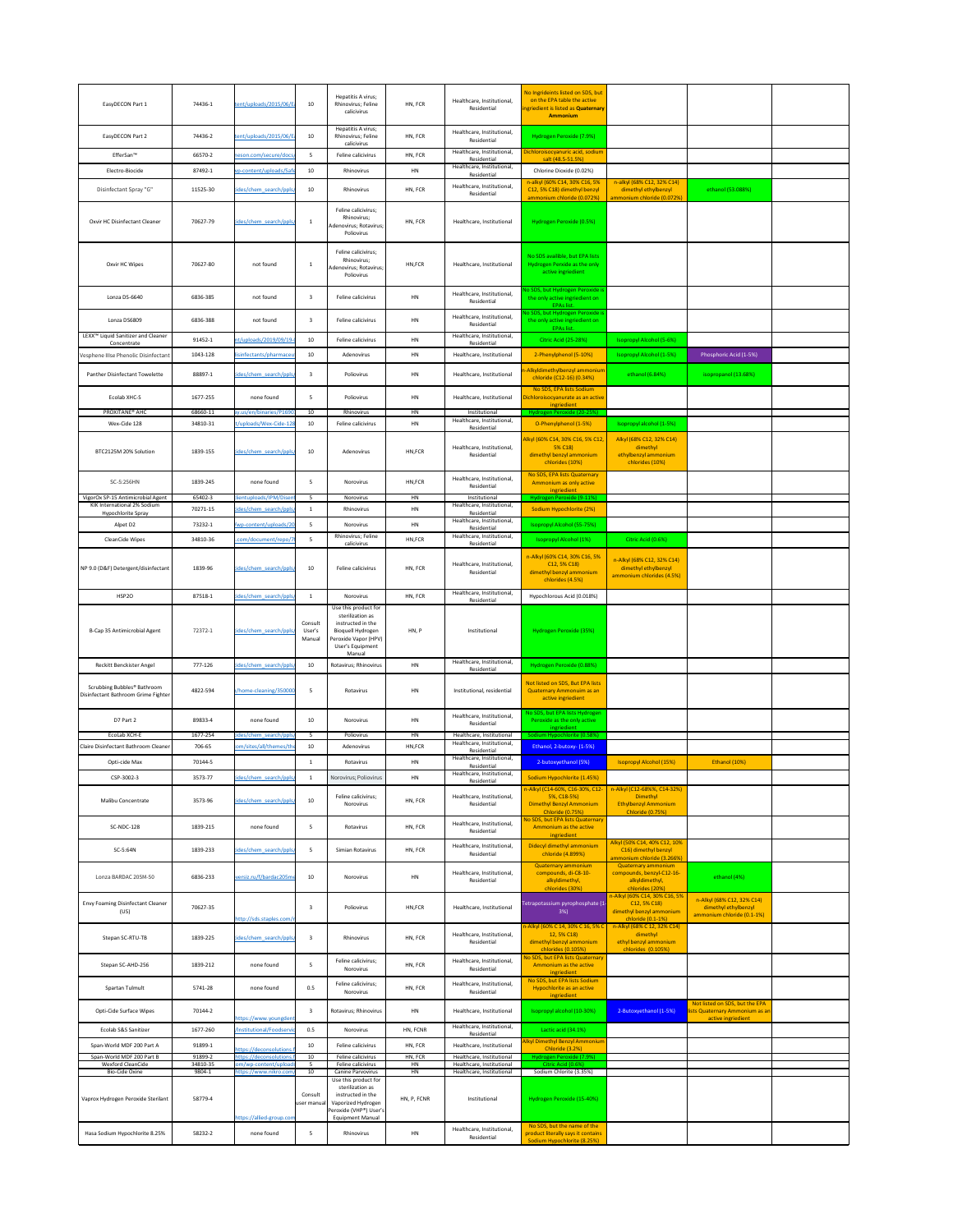| <b>Windex Disinfectant Cleaner</b>                                     | 4822-593           | restroom-care/restroo                             | 5               | Rhinovirus                                                                                        | HN                   | Institutional, Residential                              | Lactic Acid (0.1-1%)                                       |                                                               |                                                       |                                                               |
|------------------------------------------------------------------------|--------------------|---------------------------------------------------|-----------------|---------------------------------------------------------------------------------------------------|----------------------|---------------------------------------------------------|------------------------------------------------------------|---------------------------------------------------------------|-------------------------------------------------------|---------------------------------------------------------------|
| SNiPER                                                                 | 71700-2            |                                                   | 10              | Canine parvovirus                                                                                 | HN                   | Healthcare, Institutional,                              | n-Alkyl (60% C14, 30% C16, 5%<br>$C12, 5\% C18$            | n-Alkyl (68% C12, 32%<br>C14) Dimethyl                        | Chlorine Dioxide (2%)                                 |                                                               |
|                                                                        |                    | https://www.batzner.cc                            |                 |                                                                                                   |                      | Residential                                             | Dimethyl benzyl ammonium<br>chloride (0.085%)              | <b>Ethylbenzyl Ammonium</b><br>chloride (0.085%)              |                                                       |                                                               |
| Anthium <sup>™</sup> Dioxcide                                          | 9150-2             | https://www.american                              | 15              | Canine parvovirus                                                                                 | HN                   | Institutional, Residential                              | Sodium Chlorite (<10%)                                     |                                                               |                                                       |                                                               |
| Peraside A Peroxyacetic Acid-Based<br>Sanitizer/Disinfectant           | 66171-103          | https://animalsafety.ner                          | -2              | Murine norovirus                                                                                  | HN                   | Healthcare, Institutional                               | Hydrogen Peroxide (20-30%)                                 |                                                               |                                                       |                                                               |
| <b>Comet Disinfecting Sanitizing</b><br><b>Bathroom Cleaner</b>        | 3573-54            | /comet/comet-disinfect                            | 10 <sup>°</sup> | Feline calicivirus;<br>Norovirus                                                                  | HN                   | Healthcare, Institutional,<br>Residential               | Citric Acid (1-5%)                                         |                                                               |                                                       |                                                               |
| RelyOn® Multipurpose Disinfectant<br><b>Cleaner Tablets</b>            | 39967-138          | http://www1.mscdirect                             | 10              | Hepatitis A virus;<br>Feline calicivirus                                                          | HN, FCR              | Healthcare, Institutional,<br>Residential               | no                                                         |                                                               |                                                       |                                                               |
|                                                                        |                    |                                                   |                 | Rotavirus; Feline                                                                                 |                      | Healthcare, Institutional,                              | No SDS, but EPA lists Quaternary                           |                                                               |                                                       |                                                               |
| Stepan SC-5:128HN                                                      | 1839-246           | none found                                        | 5               | calicivirus                                                                                       | HN, FCR              | Residential                                             | Ammonium as the active<br>ingriedient                      |                                                               |                                                       |                                                               |
|                                                                        |                    |                                                   |                 |                                                                                                   |                      |                                                         | Alkyl (60% C14, 30% C16, 5% C12                            | Alkyl (68% C12, 32% C14)                                      |                                                       |                                                               |
| Stepan BTC 2125M Solution                                              | 1839-86            | cides/chem_search/ppls                            | 10              | Adenovirus                                                                                        | HN, FCR              | Healthcare, Institutional,<br>Residential               | 5% C18)<br>dimethyl benzyl ammonium                        | dimethyl'<br>ethylbenzyl ammonium                             |                                                       |                                                               |
|                                                                        |                    |                                                   |                 |                                                                                                   |                      |                                                         | chlorides (5%)                                             | chlorides                                                     | Alkyl (50% C14, 40% C12, 10%                          |                                                               |
| Stepan BTC 885 NDC-128                                                 | 1839-166           |                                                   | 10              | Rotavirus                                                                                         | HN, FCR              | Healthcare, Institutional,                              | Dioctyl dimethyl ammonium                                  | Didecyl dimethyl ammonium                                     | C16) dimethyl                                         |                                                               |
|                                                                        |                    | https://www3.epa.gov/r                            |                 |                                                                                                   |                      | Residential                                             | chloride (1.628%)                                          | chloride (1.628%)                                             | benzyl ammonium chloride<br>(4.339%)                  |                                                               |
| PeridoxRTU<br><b>Benefect Botanical Disinfectant</b>                   | 8383-13            | https://www.actiocms.                             | $\overline{2}$  | <b>Feline Calicivirus</b>                                                                         | <b>HN</b>            | Healthcare, Institutional<br>Healthcare, Institutional, | Hydrogen Peroxide (4-4.8%)                                 |                                                               |                                                       |                                                               |
| Spray                                                                  | 84683-3            | .com/pdf/disinfectant-                            | 10              | Rhinovirus                                                                                        | HN, FCNR             | Residential                                             | no                                                         |                                                               |                                                       |                                                               |
| <b>Panther Disinfectant</b>                                            | 88897-2            | none found                                        | 3               | Adenovirus; Feline<br>calicivirus                                                                 | HN                   | Healthcare, Institutional                               | No SDS, EPA lists Quaternary<br>Ammonium as an active      |                                                               |                                                       |                                                               |
| San-Cide EX3                                                           | 42048-4            | http://www.celestecorp                            | 10 <sup>°</sup> | <b>Feline Calicivirus</b>                                                                         | HN                   | Institutional                                           | ingriedient<br>$I-(+)$ -lactic acid $(0.40%)$              |                                                               |                                                       |                                                               |
| Synergize                                                              | 66171-7            |                                                   | 10              | <b>Feline Calicivirus</b>                                                                         | HN                   | Institutional                                           | Alkyl dimethyl benzyl ammonium                             | Phosphoric Acid (1-5%)                                        |                                                       |                                                               |
| Proxi Home General Disinfectant                                        | 85837-4            | https://www.gov.mb.ca/                            | 10              | Rhinovirus                                                                                        | <b>HN</b>            | Healthcare, Institutional,                              | chloride (26.0%)<br>Hydrogen Peroxide (2.40%)              |                                                               |                                                       |                                                               |
| <b>Cleaner Spray</b><br>Champion Sprayon Spray                         |                    | https://www3.epa.gov/                             |                 |                                                                                                   |                      | Residential<br>Healthcare, Institutional,               |                                                            |                                                               |                                                       |                                                               |
| Disinfectant Formula 3                                                 | 498-179            | /champion-sprayon-spr                             | 10              | Rhinovirus                                                                                        | HN                   | Residential                                             | Ethyl alcohol                                              |                                                               |                                                       |                                                               |
| Stepan SC-5:128N                                                       | 1839-236           | not found                                         |                 | Rotavirus                                                                                         | HN, FCR              | Healthcare, Institutional,<br>Residential               | No SDS, but EPA lists Quaternary<br>Ammonium as the active |                                                               |                                                       |                                                               |
|                                                                        |                    |                                                   |                 |                                                                                                   |                      |                                                         | ingriedient<br><b>QUATERNARY AMMONIUM</b>                  |                                                               |                                                       |                                                               |
| Prostore Products QGC                                                  | 70385-6            |                                                   | 10              | <b>Feline Calicivirus</b>                                                                         | HN, FCR              | Healthcare, Institutional,                              | <b>COMPOUNDS, DI-C8-10-</b>                                | ethanol (1-2.5%)                                              |                                                       |                                                               |
|                                                                        |                    | https://www.legendbra                             |                 |                                                                                                   |                      | Residential                                             | ALKYLDIMETHYL, CHLORIDES (2.5-<br>10%)                     |                                                               |                                                       |                                                               |
| Steris Vesphene II se<br>Steris LpH                                    | 1043-87<br>1043-91 | https://ww1.steris.com<br>eris.com/onbDocs/V439   | 10<br>10        | Adenovirus<br>Adenovirus                                                                          | <b>HN</b><br>HN, FCR | Healthcare, Institutional<br>Institutional              | 2-Phenylphenol (5-10%)<br>Phosphoric Acid (15-17%)         | 4-tert-Pentylphenol (5-10%)<br>2-Phenylphenol (5-10%)         | Phosphoric Acid (1-5%)<br>4-tert-Pentylphenol (5-10%) | <b>Isopropyl Alcohol (5-10%)</b>                              |
|                                                                        |                    |                                                   |                 |                                                                                                   |                      |                                                         | Alkyl (60% C14, 30% C16, 5% C12,                           | Alkyl (68% C12, 32% C14)                                      |                                                       |                                                               |
| Stepan NP 4.5 (D&F)<br>Detergent/disinfectant                          | 1839-95            |                                                   | 10              | Norovirus                                                                                         | HN, FCR              | Healthcare, Institutional,<br>Residential               | 5% C18)<br>dimethyl benzyl ammonium                        | dimethyl ethylbenzyl                                          |                                                       |                                                               |
|                                                                        |                    | https://www3.epa.gov/                             |                 |                                                                                                   |                      |                                                         | chlorides (2.25%)<br>Not on SDS, but EPA lists             | ammonium chlorides (2.25%)                                    |                                                       |                                                               |
| W.M. Barr & Company Inc Phoenix 2                                      | 4091-20            |                                                   | 5               | Rotavirus; Feline<br>calicivirus; Rhinovirus                                                      | HN                   | Healthcare, Institutional,<br>Residential               | Quaternary Ammonium as an                                  |                                                               |                                                       |                                                               |
| Concept Hospital Disinfectant                                          |                    | https://images.homeder                            |                 | Adenovirus; Canine                                                                                |                      | Healthcare, Institutional,                              | active ingridient                                          |                                                               |                                                       |                                                               |
| Deodorant                                                              | 44446-67           | http://www.questspeci                             | 10              | hepatitis virus                                                                                   | HN                   | Residential                                             | Ethyl alcohol (40-70%)                                     | 2-Phenylphenol (0.1-1%)                                       |                                                       |                                                               |
| HP202                                                                  | 45745-11           | https://myhp2o2.com/v                             |                 | Rotavirus; Norovirus;<br>Rhinovirus                                                               | HN, FCR              | Healthcare, Institutional                               | Hydrogen Peroxide (1-5%)                                   | Phosphoric Acid (1-5%)                                        |                                                       |                                                               |
| Clorox Dispatch                                                        | 56392-8            | https://www.thecloroxc                            |                 | Adenovirus                                                                                        | HN, FCR              | Healthcare, Institutional,<br>Residential               | Sodium hypochlorite                                        |                                                               |                                                       |                                                               |
| VigorOx® Antimicrobial Agent                                           | 65402-2            | https://www.peroxyche                             | 5 <sup>5</sup>  | Feline calicivirus                                                                                | <b>HN</b>            | Healthcare, Institutional                               | Hydrogen Peroxide (21-23%)                                 |                                                               |                                                       |                                                               |
| Clorox Healthcare <sup>®</sup><br>Spore10 Defense <sup>™</sup> Cleaner | 67619-40           |                                                   |                 | Murine norovirus                                                                                  | HN, FCR              | Healthcare, Institutional,<br>Residential               | Sodium Hypochlorite (0.1-1%)                               |                                                               |                                                       |                                                               |
| Disinfectant                                                           |                    | https://www.thecloroxc                            |                 |                                                                                                   |                      |                                                         |                                                            | Sodium Dichloroisocyanurate                                   |                                                       |                                                               |
| Aseptrol S10-Tab?                                                      | 70060-19           | cides/chem search/ppls                            | 10              | Feline calicivirus                                                                                | HN, FCR              | Healthcare, Institutional                               | Sodium Chlorite (20.8%)                                    | dihydrate (7.0%)                                              |                                                       |                                                               |
| <b>OptCide Max Wipes</b>                                               | 70144-4            | tent/uploads/2018/02/                             |                 | Rotavirus                                                                                         | HN, FCR              | Healthcare, Institutional,<br>Residential               | <b>Isoprpyl Alcohol (&lt;15%)</b>                          | Ethanol (<10%)                                                | 2-Butoxyethanol (<5%)                                 | Not on SDS, but EPA lists<br><b>Quaternary Ammonium as an</b> |
|                                                                        |                    |                                                   |                 |                                                                                                   |                      |                                                         |                                                            |                                                               |                                                       | active ingridient                                             |
|                                                                        |                    |                                                   |                 | Adenovirus; Rotavirus;                                                                            |                      |                                                         |                                                            |                                                               |                                                       |                                                               |
| Pure Bright Germicidal Ultra Bleach                                    | 70271-13           | https://amp.generalair.o                          |                 | Canine parvovirus;<br>Feline panleukopenia<br>virus; Hepatitis A virus;<br>Norovirus; Poliovirus; | HN                   | 498                                                     | Sodium Hypochlorite (6%)                                   |                                                               |                                                       |                                                               |
|                                                                        |                    |                                                   |                 | Rhinovirus                                                                                        |                      |                                                         | No SDS, but EPA lists Sodium                               |                                                               |                                                       |                                                               |
| <b>KIK International Nova</b>                                          | 70271-31           | none found                                        | 10              | Rhinovirus                                                                                        | HN                   | Healthcare, Institutional,<br>Residential               | Hypochlorite as an active                                  |                                                               |                                                       |                                                               |
|                                                                        |                    |                                                   |                 |                                                                                                   |                      | Healthcare, Institutional,                              | ingriedient                                                |                                                               |                                                       |                                                               |
| Reckitt Benckiser Cousteau                                             | 777-131            | https://www3.epa.gov/                             | 10              | Rhinovirus<br>Adenovirus; Canine                                                                  | FCNR, HN             | Residential<br>Healthcare, Institutional,               | Citric Acid (2.63%)<br>n-Alkyl Dimethyl Benzyl             | n-Alkyl Dimethyl Ethylbenzyl                                  |                                                       |                                                               |
| Vital Oxide                                                            | 82972-1            | https://cdn.shopify.com                           | 10              | parvovirus                                                                                        | HN                   | Residential                                             | Ammonium Chloride (0.125%)                                 | Ammonium Chloride (0.125%)                                    |                                                       |                                                               |
| Peroxy HDOX<br>Benefect® Botanical Disinfectant                        | 84198-1<br>84683-4 | https://c3460638-0f1d-                            | 5<br>10         | Norovirus<br>Rhinovirus                                                                           | HN<br>HN, FCNR       | Healthcare, Institutional<br>Healthcare, Institutional, | Hydrogen Peroxide (5-8%)<br>no                             |                                                               |                                                       |                                                               |
| <b>Wipes</b>                                                           |                    | https://benefect.com/p                            |                 |                                                                                                   |                      | Residential<br>Healthcare, Institutional,               | QUAT.AMMONIUM COMPOUNDS                                    | <b>QUATERNARY AMMONIUM</b>                                    |                                                       |                                                               |
| D7 Part 1                                                              | 89833-3            | https://www.d7defense                             | 10              | Norovirus                                                                                         | HN, FCR              | Residential                                             | $C12-16(3.20%)$                                            | <b>COMPOUNDS (1-10%)</b>                                      |                                                       |                                                               |
| DISINFECTANT SCRUBBING<br><b>BUBBLES® BATHROOM CLEANER</b>             | 89900-2            |                                                   | -5              | Rotavirus                                                                                         | HN, FCR              | Institutional, residential                              | Alkyl dimethyl benzyl<br>ammonium chloride (0.0001-        | Dimethyldioctylammonium                                       | Didecyldimethylammonium                               |                                                               |
|                                                                        |                    | https://www.eway.ca/r                             |                 |                                                                                                   |                      |                                                         | $0.1\%$<br>Not on SDS, but EPA lists                       | chloride (0.0001-0.1%)                                        | chloride (0.0001-0.1%)                                |                                                               |
| Fantastik® Multi-Surface Disinfectant<br>Degreaser                     | 89900-3            |                                                   | -5              | Rotavirus                                                                                         | HN, FCR              | Institutional, residential                              | <b>Quaternary Ammonium as an</b>                           |                                                               |                                                       |                                                               |
| Biotab7                                                                | 91399-2            | http://eccos1.ubsys.com<br>cides/chem_search/ppls |                 | Feline calicivirus;                                                                               | HN, FCNR             | Healthcare, Institutional,                              | active ingridient<br>Sodium Chlorite (20%)                 |                                                               |                                                       |                                                               |
|                                                                        |                    |                                                   |                 | Norovirus                                                                                         |                      | Residential<br>Healthcare, Institutional,               |                                                            |                                                               |                                                       |                                                               |
| <b>Excelyte VET</b>                                                    | 92108-1            | https://www3.epa.gov/p                            | 10              | Norovirus                                                                                         | HN                   | Residential                                             | Hypochlorous acid (0.046%)                                 |                                                               |                                                       |                                                               |
| <b>Trstel Duo for Medical Surfaces</b>                                 | 92987-1            | https://www.tristel.com                           | 0.5             | Adenovirus; Feline<br>calicivirus; Poliovirus                                                     | <b>HN</b>            | Healthcare, Institutional                               | Citric acid Monohydrate (1-10%)                            |                                                               |                                                       |                                                               |
| Force of Nature Electrolyzed Water                                     | 93040-1            | https://www.epa.gov/p                             | 10              | Feline calicivirus <sup>?</sup>                                                                   | HN, FCR              | Healthcare, Institutional,<br>Residential               | Hypochlorous Acid (<0.05%)                                 |                                                               |                                                       |                                                               |
| Weiman Germicidal Solution                                             | 1130-15            | none found                                        | 3               | Rotavirus                                                                                         | HN, FCR              | Healthcare, Institutional,                              | No SDS, but EPA lists Quaternary                           |                                                               |                                                       |                                                               |
|                                                                        |                    |                                                   |                 |                                                                                                   |                      | Residential                                             | Ammonium as an active ingridient                           |                                                               |                                                       |                                                               |
| MULTI-PURPOSE DISINFECTANT                                             |                    |                                                   |                 |                                                                                                   |                      | Healthcare, Institutional,                              | n-Alkyl (C14 50%, C12 40%, C16<br>10%) dimethyl            | <b>Didecyl Dimethyl Ammonium</b>                              | Dioctyl dimethyl ammonium                             | <b>Quaternary ammonium</b>                                    |
| <b>CLEANER</b>                                                         | 1677-233           | https://portal.ecolab.co                          | 10              | Feline calicivirus                                                                                | HN                   | Residential                                             | benzyl ammonium chloride                                   | Chloride (3.906%)                                             | chloride (2.604%)                                     | compounds, di-C8-10-<br>alkyldimethyl, chlorides              |
|                                                                        |                    |                                                   |                 |                                                                                                   |                      | Healthcare, Institutional,                              | (8.68%)<br>No SDS, but EPA lists Sodium                    |                                                               |                                                       |                                                               |
| Clorox CRB                                                             | 5813-120           | none found                                        | 10              | Canine parvovirus                                                                                 | HN                   | Residential                                             | Hypochlorite as an active<br>ingriedient                   |                                                               |                                                       |                                                               |
| Lysol <sup>®</sup> Bathroom Cleaner Complete<br>Clean                  | 675-55             | http://www.rbnainfo.co                            | -5              | Poliovirus                                                                                        | HN, FCR              | Healthcare, Institutional,<br>Residential               | Citric Acid (1-2.5%)                                       |                                                               |                                                       |                                                               |
| Opti-Cide 3                                                            | 70144-1            |                                                   |                 | Rotavirus; Rhinovirus                                                                             | HN                   | Healthcare, Institutional,                              | <b>Isopropyl Alcohol (10-30%)</b>                          | 2-Butoxyethanol (1-5%)                                        |                                                       |                                                               |
|                                                                        |                    | https://micro-scientific                          |                 | Type 14                                                                                           |                      | Residential                                             |                                                            | Quaternary ammonium                                           |                                                       |                                                               |
|                                                                        | 706-111            |                                                   | -5              | Poliovirus                                                                                        | HN, FCR              | Healthcare, Institutional,<br>Residential               | Ethanol (10-20%)                                           | compounds, C12-14-                                            | Ethanol, 2-butoxy (0-0.1%)                            |                                                               |
| <b>CLAIRE DISINFECTANT SPRAY Q</b>                                     |                    | http://www.clairemfg.co                           |                 |                                                                                                   |                      |                                                         |                                                            | alkyl[(ethylphenyl)methyl]dimet<br>hyl, chlorides (0.1-0.25%) |                                                       |                                                               |
| Halomist                                                               | 84526-6            | https://quiplabs.com/w                            | 10              | Feline calicivirus;<br>Minute virus of men                                                        | HN                   | Healthcare, Institutional                               | Hydrogen Peroxide (5.00%)                                  |                                                               |                                                       |                                                               |
| Enviorcleanse A                                                        | 85134-1            | https://www.enviroclea                            | 10              | Norovirus                                                                                         | HN                   | Healthcare, Institutional,<br>Residential               | Hypochlorous Acid (0.025%)                                 | Hypochlorite Ion (0.00418%)                                   |                                                       |                                                               |
| Sporex                                                                 | 87518-6            |                                                   |                 | Norovirus; Canine                                                                                 | HN, FCR              | Healthcare, Institutional,                              | Alkyl dimethyl benzyl ammonium                             | Dioctyl dimethyl ammonium                                     | Didecyl dimethyl ammonium                             | ethanol (<200ppm)                                             |
| Binary Ionization Technology® (BIT <sup>™</sup> )                      |                    | https://www.rustoleum                             |                 | parvovirus                                                                                        |                      | Residential<br>Healthcare, Institutional,               | chloride (C12-C16) (<0.1%)                                 | chloride (<0.1%)                                              | chloride (<0.1%)                                      |                                                               |
| Solution                                                               | 90150-2            | uploads/2018/03/Dom                               | 15              | Feline calicivirus                                                                                | HN, FCR              | Residential<br>Healthcare, Institutional,               | Hydrogen Peroxide (<8%)                                    |                                                               |                                                       |                                                               |
| Danolyte                                                               | 91582-1            | https://www.trustthinkp                           | 10              | Adenovirus; Rhinovirus                                                                            | HN, FCR              | Residential                                             | Hypochlorous Acid (0.05%)                                  |                                                               |                                                       |                                                               |
| Sani-Cloth <sup>®</sup> Prime Germicidal<br>Disposable Wipe            | 9480-4             | ani-Cloth%C2%AE-Prime                             | 2               | Rhinovirus 39;<br>Adenovirus                                                                      | HN, FCR              | Healthcare, Institutional                               | Isopropanol (28.7%)                                        | <b>Ethanol (27.3%)</b>                                        | Didecyl dimethyl ammonium<br>chloride (0.61%)         |                                                               |
|                                                                        |                    |                                                   |                 | Rotavirus; Canine<br>parvovirus; Hepatitis A                                                      |                      |                                                         |                                                            |                                                               |                                                       |                                                               |
| PDI Sani-Cloth Bleach Germicidal<br>Disposable Wipe                    | 9480-8             |                                                   |                 | virus; Poliovirus Type                                                                            | HN, FCR              | Healthcare, Institutional                               | Sodium Hypochlorite (0.63%)                                |                                                               |                                                       |                                                               |
|                                                                        |                    | https://pdihc.com/wp-c                            |                 | 1; Rhinovirus Type 37;<br>Feline calicivirus                                                      |                      |                                                         |                                                            |                                                               |                                                       |                                                               |
| Sani-Cloth AF3 Germicidal Disposable                                   | 9480-9             |                                                   | 3               | Rotavirus; Adenovirus                                                                             | HN                   | Healthcare, Institutional,                              | Ethanol (1.4%)                                             | <b>Quaternary ammonium</b><br>compounds, C12-18-alkyl         | Benzyl-C12-18-alkyldimethyl                           |                                                               |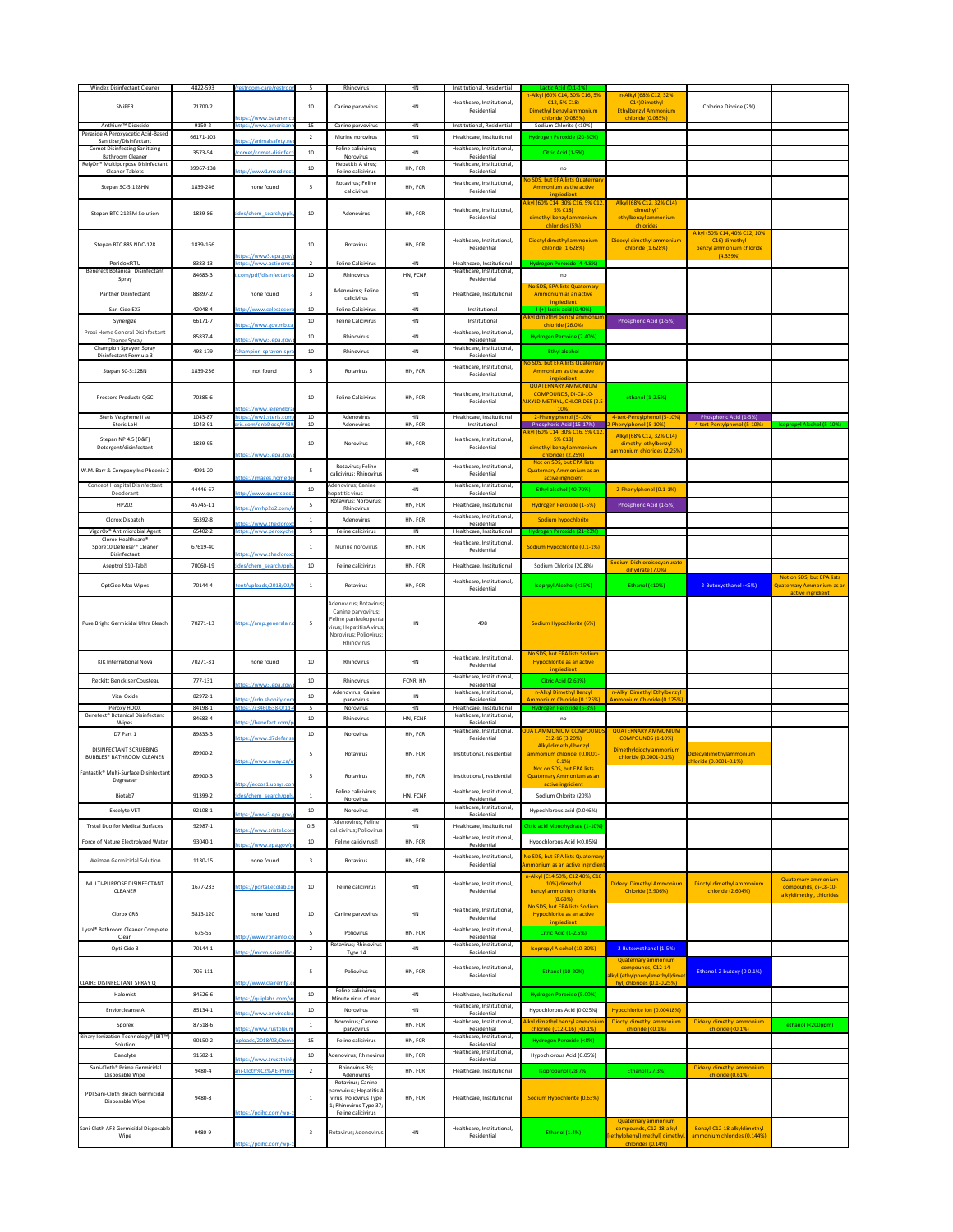| Clorox Spruce-ups                                                                                        | 5813-58              | none found                                          | 0.25                    | Rotavirus                                     | HN                                    | Institutional, Residential                                              | No SDS, but EPA lists Quaternary<br>Ammonium as an active                            |                                                                                      |                                                                                        |                                             |
|----------------------------------------------------------------------------------------------------------|----------------------|-----------------------------------------------------|-------------------------|-----------------------------------------------|---------------------------------------|-------------------------------------------------------------------------|--------------------------------------------------------------------------------------|--------------------------------------------------------------------------------------|----------------------------------------------------------------------------------------|---------------------------------------------|
| Maquat 710-M                                                                                             | 10324-117            | n/userfiles/modules/file                            | 10 <sub>1</sub>         | Norovirus; Feline<br>calicivirus              | HN, FCR, [P: laundry<br>presoak only] | Healthcare, Institutional,<br>Residential                               | ingriedient<br>Alkyl (C12-16) dimethylbenzyl<br>ammonium chloride (9.5-10.5%)        | Didecyl dimethyl ammonium<br>chloride (9.5-10.5%)                                    | Dioctyl dimethyl ammonium<br>chloride (9.5-10.5%)                                      |                                             |
| Maquat 256-NHQ                                                                                           | 10324-141            | /userfiles/modules/file                             | 10 <sub>1</sub>         | Feline picornavirus                           | HN                                    | Healthcare, Institutional,<br>Residential                               | Alkyl (C12-16) dimethylbenzyl<br>ammonium                                            | Didecyl dimethyl ammonium<br>chloride (16.9-17.7%)                                   |                                                                                        |                                             |
| Maquat 64-NHQ                                                                                            | 10324-154            | https://www3.epa.gov/                               | 10                      | Feline picornavirus                           | <b>HN</b>                             | Healthcare, Institutional,<br>Residential                               | chloride (16.9-17.7%)<br><b>Didecyl Dimethyl Ammonium</b><br><b>Chloride (2.54%)</b> | Alkyl dimethyl benzyl<br>Ammonium Chloride (1.69%)                                   |                                                                                        |                                             |
| Maquat 86-M                                                                                              | 10324-85             | cides/chem_search/ppls,                             | 10 <sup>°</sup>         | Hepatitis A virus;                            | HN, FCR                               | Healthcare, Institutional,                                              | Alkyl (50%C14, 40%C12, 10%C16)<br>dimethyl benzyl ammonium                           | Didecyl dimethyl ammonium                                                            | <b>Dioctyl Dimethyl Ammonium</b>                                                       |                                             |
|                                                                                                          |                      |                                                     |                         | Porcine rotavirus                             |                                       | Residential                                                             | chloride (0.034%)<br><b>Quaternary ammonium</b>                                      | chloride (0.013%)                                                                    | chlorde (0.013%)                                                                       |                                             |
| <b>DisCide Ultra Disinfecting Wipes</b>                                                                  | 10492-4              | /SDS_DisCide_Ultra_Tow                              |                         | Adenovirus Type 2                             | HN                                    | Healthcare, Institutional,<br>Residential                               | compounds, benzyl-C7-17-<br>alkyldimethyl,<br>chlorides (<2.5%)                      |                                                                                      |                                                                                        |                                             |
| <b>Ecolab Synergex</b><br>Stepan BTC 885 Neutral Disinfectant                                            | 1677-250             | <b>B&amp;cntry=US&amp;langid=en-l</b>               | 5 <sup>5</sup>          | Reovirus                                      | <b>HN</b>                             | Insitutional<br>Healthcare, Institutional,                              | Hydrogen Peroxide (10.7%)<br>No SDS, but EPA lists Quaternary                        |                                                                                      |                                                                                        |                                             |
| Cleaner-64                                                                                               | 1839-169             | none found                                          | 10                      | Rotavirus                                     | HN, FCR                               | Residential                                                             | Ammonium as an active<br>ingriedient<br>No SDS, but EPA lists Quaternary             |                                                                                      |                                                                                        |                                             |
| Stepan NP 3.2 (D&F)<br>Detergent/disinfectant                                                            | 1839-94              | none found                                          | 10 <sub>1</sub>         | Norovirus                                     | HN                                    | Healthcare, Institutional,<br>Residential                               | Ammonium as an active<br>ingriedient                                                 |                                                                                      |                                                                                        |                                             |
| Micro-kill Bleach Germicidal Bleach<br>Wipes                                                             | 37549-1              | m/media/catalog/Docs/                               | 0.5                     | Norovirus                                     | <b>HN</b>                             | Healthcare, Institutional,<br>Residential                               | Sodium Hypochlorite (0.65%)                                                          |                                                                                      |                                                                                        |                                             |
| Micro-Kill Bleach solution                                                                               | 37549-2              | none found                                          | 1.5                     | Norovirus                                     | HN, FCR                               | Healthcare, Institutional,<br>Residential                               | No SDS, but EPA lists Sodium<br>Hypochlorite as an active<br>ingriedient             |                                                                                      |                                                                                        |                                             |
| Germ Away                                                                                                | 44446-23             | http://sds.chemtel.net/\                            | 10                      | <b>Canine Parvovirus</b>                      | HN                                    | Healthcare, Institutional,<br>Residential                               | 2-Butoxyethanol (5-10%)                                                              | Isopropyl Alcohol (1-5%)                                                             | Not listed on SDS, but the EPA<br>ists Quaternary Ammonium as an<br>active ingriedient |                                             |
| CaviCide 1                                                                                               | 46781-12             | ce-disinfectants/cavicide                           | $\mathbf{3}$            | Adenovirus; Rotavirus;<br>Feline calicivirus  | HN                                    | Healthcare, Institutional,<br>Residential                               | Isopropanol (15%)                                                                    | Ethanol (7.5%)                                                                       | 2-Butoxyethanol (1-5%)                                                                 | Didecyldimethylammonium<br>chloride (0.76%) |
| CaviWipes 1                                                                                              | 46781-13             | https://www.metrex.co                               |                         | Adenovirus                                    | <b>HN</b>                             | Healthcare, Institutional,<br>Residential                               | Isopropanol (15%)                                                                    | Ethanol (7.5%)                                                                       | 2-Butoxyethanol (1-5%)                                                                 | Didecyldimethylammonium<br>chloride (0.76%) |
| CaviWipes Bleach                                                                                         | 46781-14             | lisinfectants/caviwipes-l                           | $\overline{\mathbf{3}}$ | <b>Feline Calicivirus</b>                     | HN, FCR                               | Healthcare, Institutional,<br>Residential                               | Sodium Hypochlorite (<1.5%)                                                          |                                                                                      |                                                                                        |                                             |
| CaviCide Bleach                                                                                          | 46781-15             | https://www.metrex.co                               |                         | Poliovirus; Rhinovirus                        | <b>HN</b>                             | Healthcare, Institutional,<br>Residential<br>Healthcare, Institutional, | Sodium Hypochlorite (<1.5%)                                                          |                                                                                      |                                                                                        |                                             |
| Clorox Puma                                                                                              | 5813-100             | https://www3.epa.gov/                               | 10                      | Canine parvovirus                             | <b>HN</b>                             | Residential<br>Healthcare, Institutional,                               | Sodium Hypochlorite (8.25%)                                                          |                                                                                      |                                                                                        |                                             |
| Clorox CGB1                                                                                              | 5813-102             | https://www3.epa.gov/                               | 10 <sub>1</sub>         | Canine parvovirus                             | HN                                    | Residential                                                             | Sodium Hypochlorite (8.3%)<br>Alkyl (C12 40%; C14 50%; C16                           |                                                                                      |                                                                                        |                                             |
| Clorox Say Q                                                                                             | 5813-109             |                                                     | 10 <sup>°</sup>         | Rotavirus                                     | HN                                    | Insitutional, Residential                                               | 10%<br>dimethyl benzyl ammonium                                                      |                                                                                      |                                                                                        |                                             |
|                                                                                                          |                      | https://www3.epa.gov/                               |                         |                                               |                                       |                                                                         | chloride (0.3%)<br>No SDS, but EPA lists Quaternary                                  |                                                                                      |                                                                                        |                                             |
| Clorox CDW                                                                                               | 5813-113             | none found                                          |                         | Rotavirus                                     | HN                                    | Insitutional, Residential                                               | Ammonium as an active<br>ingridient.                                                 | Not on SDS, but EPA lists                                                            |                                                                                        |                                             |
| <b>Spray Nine</b>                                                                                        | 6659-3               | ontent/uploads/tech do                              | 0.5                     | Norovirus; Rhinovirus;<br>Poliovirus          | HN, FCR                               | Healthcare, Institutional,<br>Residential                               | Tetrasodium Pyrophosphate                                                            | <b>Quaternary Ammonium as an</b><br>active ingridient                                |                                                                                        |                                             |
| Oxy-1 Wipes                                                                                              | 74559-10             | none found                                          | 0.5                     | Poliovirus                                    | HN                                    | Healthcare, Institutional,<br>Residential                               | No SDS, but EPA lists Hydrogen<br>Peroxide as the only active                        |                                                                                      |                                                                                        |                                             |
| Clorox Rex                                                                                               | 67619-20             | none found                                          | 10                      | Hepatitis A virus                             | HN, FCR                               | Healthcare, Institutional,                                              | ingridient.<br>No SDS, but EPA lists Quaternary<br>Ammonium as an active             |                                                                                      |                                                                                        |                                             |
| Clorox Boris                                                                                             | 67619-26             | cides/chem search/ppls                              | 10                      | Canine parvovirus                             | HN                                    | Residential<br>Healthcare, Institutional,                               | ingridient.<br>Sodium hypochlorite (8.3%)                                            |                                                                                      |                                                                                        |                                             |
| Clorox Blacksmith                                                                                        | 67619-35             | https://www3.epa.gov/                               |                         | Rhinovirus                                    | HN                                    | Residential<br>Healthcare, Institutional                                | Hydrogen Peroxide (5%)                                                               |                                                                                      |                                                                                        |                                             |
| Clorox PPD Dash                                                                                          | 67619-41             | none found                                          | 10                      | Rotavirus                                     | <b>HN</b>                             | Healthcare, Institutional,<br>Residential                               | No SDS, but EPA lists Quaternary<br>Ammonium as an active<br>ingridient.             |                                                                                      |                                                                                        |                                             |
|                                                                                                          |                      |                                                     |                         |                                               |                                       | Healthcare, Institutional,                                              | n-Alkyl (C14, 60%; C16, 30%; C12<br>5%; C18, 5%)                                     | n-Alkyl (C12, 68%; C14, 32%)                                                         |                                                                                        |                                             |
| Clorox PJW-622                                                                                           | 67619-9              | cides/chem_search/ppls/                             | $\overline{\mathbf{3}}$ | Rotavirus                                     | HN                                    | Residential                                                             | <b>Dimethyl Benzyl Ammonium</b><br><b>Chloride (0.145%)</b>                          | <b>Dimethyl Ethylbenzyl</b><br>Ammonium Chloride (0.145%)                            |                                                                                        |                                             |
| Lonza Formulation S-18F                                                                                  | 6836-136             | cides/chem search/ppls                              | 10                      | Feline calicivirus                            | HN                                    | Healthcare, Institutional,<br>Residential                               | Dioctyl dimethyl ammonium<br>chloride (1.302%)                                       | Didecyl dimethyl ammonium<br>chloride (1.953%)                                       | Alkyl (C14, 50%; C12, 40%; C16,<br>10%<br>dimethyl benzyl ammonium                     |                                             |
| Lonza Formulation R-82                                                                                   | 6836-139             | cides/chem search/ppls                              | 10 <sup>°</sup>         | Feline calicivirus                            | <b>HN</b>                             | Healthcare, Institutional,                                              | <b>Dioctyl Dimethyl Ammonium</b>                                                     | Didecyl dimethyl ammonium                                                            | chloride (4.340%)<br>Alkyl Dimethyl benzyl Ammonium                                    |                                             |
| Lonza BARDAC 205M-1.30                                                                                   | 6836-277             | none found                                          | 10                      | Norovirus                                     | HN                                    | Residential<br>Healthcare, Institutional,                               | chloride (2.604%)<br>No SDS, but EPA lists Quaternary<br>Ammonium as an active       | chloride (3.906%)                                                                    | Chloride (8.680%)                                                                      |                                             |
|                                                                                                          |                      |                                                     |                         |                                               |                                       | Residential                                                             | ingridient.<br>No SDS, but EPA lists Quaternary                                      |                                                                                      |                                                                                        |                                             |
| Lonza BARDAC 205M-5.22                                                                                   | 6836-303             | none found                                          | 10                      | Norovirus                                     | HN                                    | Healthcare, Institutional,<br>Residential                               | Ammonium as an active<br>ingridient.                                                 |                                                                                      |                                                                                        |                                             |
| Lonzagard RCS-256 Plus                                                                                   | 6836-346             | https://www3.epa.gov/                               |                         | Norovirus                                     | HN                                    | Healthcare, Institutional,<br>Residential                               | Dioctyl dimethyl ammonium<br>chloride (2.67%)                                        | Didecyl dimethyl ammonium<br>chloride (4.00%)                                        | Alkyl (C14, 50%; C12, 40%; C16,<br>10%) dimethyl benzyl ammonium<br>chloride (8.90%)   |                                             |
| Lonzagard RCS-128                                                                                        | 6836-347             | https://www3.epa.gov/                               | 5                       | Feline calicivirus;<br>Enterovirus            | HN                                    | Healthcare, Institutional,<br>Residential                               | Dioctyl dimethyl ammonium<br>chloride (1.33%)                                        | Didecyl dimethyl ammonium<br>chloride (2.00%)                                        | Alkyl (C14, 50%; C12, 40%; C16,<br>10%) dimethyl benzyl ammonium                       |                                             |
| Lonzagard RCS-128 PLUS                                                                                   | 6836-348             | none found                                          | 5                       | Feline calicivirus;                           | <b>HN</b>                             | Healthcare, Institutional,                                              | No SDS, but EPA lists Quaternary<br>Ammonium as an active                            |                                                                                      | chloride (4.45%)                                                                       |                                             |
|                                                                                                          |                      |                                                     |                         | Enterovirus                                   |                                       | Residential                                                             | ingridient.                                                                          | Alkyl (67%C12, 25%C14, 7%C16,                                                        |                                                                                        |                                             |
| Nugen MB5A-128                                                                                           | 6836-362             | cides/chem search/ppls                              | 5                       | Norovirus                                     | HN                                    | Healthcare, Institutional,<br>Residential                               | Dioctyl dimethyl ammonium<br>chloride (8.06%)                                        | 1%C18) dimethyl benzyl<br>ammonium chloride (5.37%)                                  |                                                                                        |                                             |
| Nugen MB5A-64                                                                                            | 6836-363             | cides/chem search/ppls/                             |                         | Norovirus                                     | HN                                    | Healthcare, Institutional,<br>Residential                               | Dioctyl dimethyl ammonium<br>chloride (4.03%)                                        | Alkyl (67%C12, 25%C14, 7%C16,<br>1%C18) dimethyl benzyl<br>ammonium chloride (2.69%) |                                                                                        |                                             |
| Nugen MB5N-64                                                                                            | 6836-366             | https://www3.epa.gov/                               |                         | Norovirus                                     | HN                                    | Healthcare, Institutional,<br>Residential                               | <b>Dioctyl Dimethyl Ammonium</b><br><b>Chloride (21.05%)</b>                         | Alkyl (C12, 67%; C14, 25%; C16,<br>7%; C18, 1%) dimethyl benzyl                      |                                                                                        |                                             |
| Pure Hard surface SDC3A                                                                                  | 72977-5              | w.purebio.com/assets/0                              |                         | Rhinovirus; Norovirus                         | <b>HN</b>                             | Healthcare, Institutional,                                              | Citric Acid (<5%)                                                                    | ammonium chloride (14.03%)                                                           |                                                                                        |                                             |
| Virox Accel TB                                                                                           | 74559-1              | https://ecosensecompa                               | 1                       | Poliovirus; Feline<br>calicivirus             | HN                                    | Residential<br>Healthcare, Institutional,<br>Residential                | Hydrogen Peroxide (0.5%)                                                             |                                                                                      |                                                                                        |                                             |
| Virox Oxy-1 RTU                                                                                          | 74559-9              | not found                                           | 0.5                     | Poliovirus                                    | HN                                    | Healthcare, Institutional,                                              | No SDS, but EPA lists Hydrogen<br>Peroxide as the only active                        |                                                                                      |                                                                                        |                                             |
| Virox Accel TB Wipes                                                                                     | 74559-3              |                                                     |                         | Poliovirus                                    | <b>HN</b>                             | Residential<br>Healthcare, Institutional,                               | ingridient.<br>Hydrogen Peroxide (0.5%)                                              |                                                                                      |                                                                                        |                                             |
| Accel (Concentrate) Disinfectant                                                                         | 74559-4              | https://www.virox.com                               | 5.                      | Poliovirus                                    | HN                                    | Residential<br>Healthcare, Institutional,                               | Hydrogen Peroxide (4.25%)                                                            |                                                                                      |                                                                                        |                                             |
| Cleaner                                                                                                  |                      | https://virox.com/files                             |                         |                                               |                                       | Residential<br>Healthcare, Institutional,                               |                                                                                      | <b>Quaternary ammonium</b><br>compounds, benzyl-C12-16-                              |                                                                                        |                                             |
| Lysol Disinfecting Wipes - All Scents                                                                    | 777-114              | https://content.oppictui                            | 10                      | Rotavirus                                     | HN, FCR                               | Residential                                                             | ethanol (1-5%)                                                                       | alkyldimethyl, chlorides (0.1-<br>$1\%$                                              |                                                                                        |                                             |
| Byotrol 24                                                                                               | 83614-1              | not found                                           |                         | Feline calicivirus                            | HN                                    | Healthcare, Institutional,<br>Residential                               | No SDS, but EPA lists Quaternary<br>Ammonium as an active<br>ingridient.             |                                                                                      |                                                                                        |                                             |
| Thymox Disinfectant Spray                                                                                | 87742-1              | nedia/downloads/thym                                |                         | norovirus                                     | HN, FNCR                              | Healthcare, Institutional,<br>Residential                               | no                                                                                   |                                                                                      |                                                                                        |                                             |
| Lysol <sup>®</sup> Brand Power and Fresh Toilet                                                          | 777-70               | /sdsnew/Lysol%20Brand                               | 0.5                     | Rotavirus                                     | HN                                    | Institutional, residential                                              | <b>Quaternary ammonium</b><br>compounds, benzyl-C12-16-                              | <b>Quaternary ammonium</b><br>compounds, di-C8-10-                                   |                                                                                        |                                             |
| <b>Bowl Cleaner All Scents</b><br>Ecolab Oxonia Active                                                   | 1677-129             | cntry=NZ&langid=en-GB                               | 10                      | Poliovirus                                    | <b>HN</b>                             | Healthcare, Institutional                                               | alkyldimethyl, chlorides (0.1-1%)<br>Hydrogen Peroxide (10-30%)                      | alkyldimethyl, chlorides (0.1-<br>$1\%$                                              |                                                                                        |                                             |
| <b>Ecolab Virasept</b><br>Ecolab BLEACH DISINFECTANT                                                     | 1677-226             | https://safetydata.ecola                            |                         | Norovirus; Rhinovirus<br>Murine Norovirus;    | HN, FCR                               | Healthcare, Institutional                                               | Hydrogen Peroxide (3.13%)                                                            |                                                                                      |                                                                                        |                                             |
| <b>CLEANER</b><br>Ecolab OXYCIDE DAILY                                                                   | 1677-235<br>1677-237 | https://safetydata.ecolal<br>jetPdf/?sid=979252-15& |                         | Poliovirus; Rhinovirus<br>Feline calicivirus; | <b>HN</b><br><b>HN</b>                | Healthcare, Institutional<br>Healthcare, Institutional                  | Sodium Hypochlorite (2.15%)<br>Hydrogen Peroxide (27.5%)                             |                                                                                      |                                                                                        |                                             |
| <b>DISINFECTANT CLEANER</b><br>Ecolab Peroxide Multi Surface                                             | 1677-238             | <b>B&amp;cntry=CA&amp;langid=en-G</b>               | $\overline{2}$          | Rhinovirus<br>Norovirus                       | HN                                    | Healthcare, Institutional                                               | Hydrogen Peroxide (1-5%)                                                             |                                                                                      |                                                                                        |                                             |
| <b>Cleaner and Disinfectant</b><br>Ecolab Klercide 70/30 IPA<br>Lysol <sup>®</sup> Brand Bleach Mold And | 1677-249             | &cntry=AU&langid=en-0                               | 5 <sub>1</sub>          | Rhinovirus                                    | <b>HN</b>                             | Healthcare, Institutional<br>Healthcare, Institutional,                 | propan-2-ol (60-100%)                                                                |                                                                                      |                                                                                        |                                             |
| Mildew Remover                                                                                           | 777-83               | 20and%20Mildew%20Bl                                 | 0.5                     | Rhinovirus; Norovirus                         | <b>HN</b>                             | Residential                                                             | Sodium Hypochlorite (1-2.5%)<br>Alkyl (60% C14, 30% C16, 5% C12                      | Alkyl (68% C12, 32% C14)                                                             |                                                                                        |                                             |
| Stepan SC-RTU DISINFECTANT<br>CLEANER                                                                    | 1839-220             | cides/chem search/ppls/                             | -5                      | Poliovirus                                    | HN, FCR                               | Healthcare, Institutional,<br>Residential                               | $5\%$ C18)<br>dimethyl benzyl ammonium<br>chlorides (0.15%)                          | dimethyl<br>ethylbenzyl ammonium<br>chlorides (0.15%)                                |                                                                                        |                                             |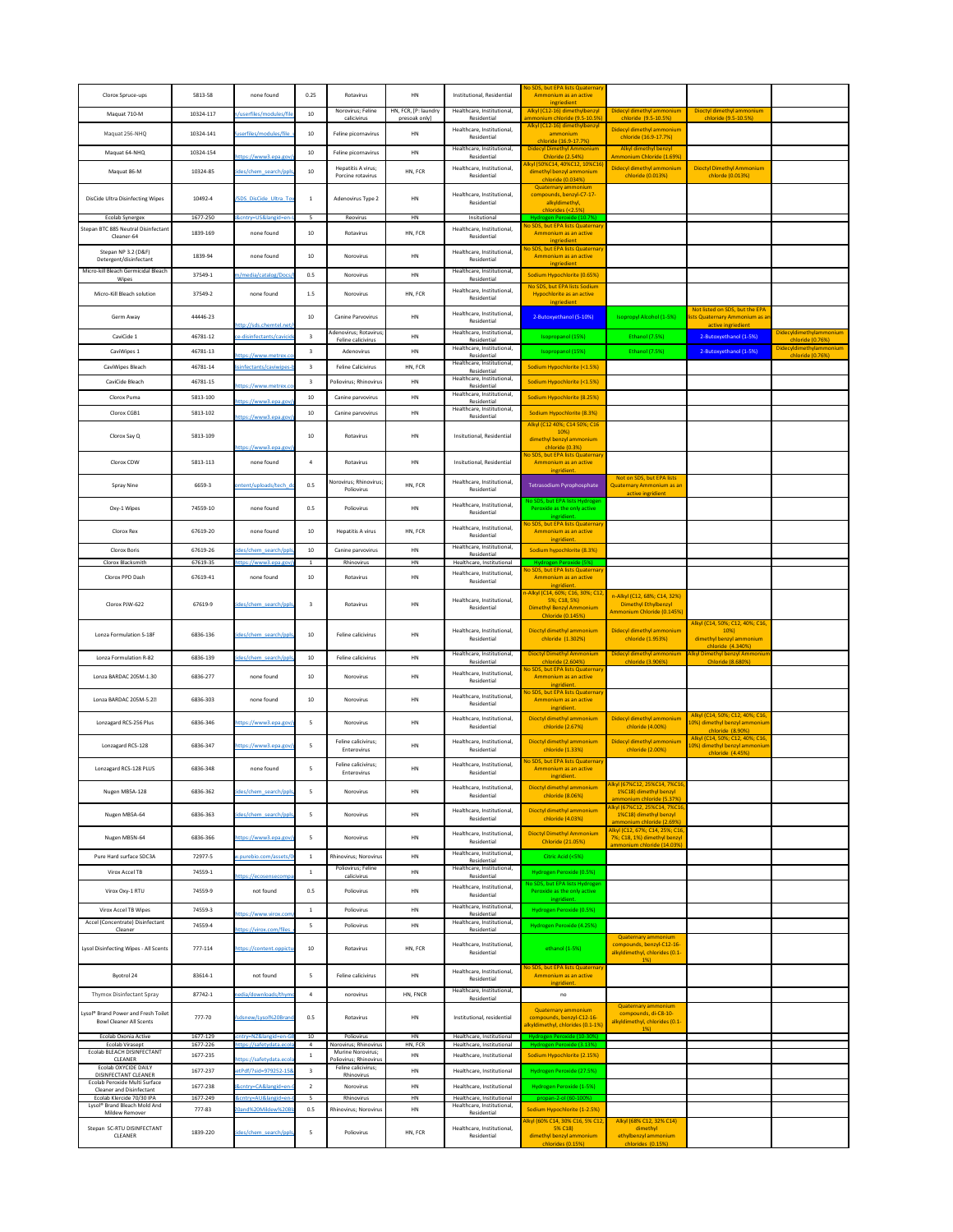| <b>Stepan Spray Disinfectant</b><br>Concentrate                                                                                | 1839-248  | cides/chem search/ppls/                           | 5                       | Rhinovirus                                                                                                                                        | HN        | Healthcare, Institutional,<br>Residential | Didecyl dimethyl ammonium<br>chloride (16.84%)                                                                                           |                                                                                                    |                                                                                       |                  |
|--------------------------------------------------------------------------------------------------------------------------------|-----------|---------------------------------------------------|-------------------------|---------------------------------------------------------------------------------------------------------------------------------------------------|-----------|-------------------------------------------|------------------------------------------------------------------------------------------------------------------------------------------|----------------------------------------------------------------------------------------------------|---------------------------------------------------------------------------------------|------------------|
| Stepan Detergent Disinfectant Pump<br>Spray                                                                                    | 1839-83   | cides/chem search/ppls                            | 10                      | Canine parvovirus                                                                                                                                 | HN, FCR   | Healthcare, Institutional,<br>Residential | n-Alkyl (60% C14, 30% C16, 5%<br>$C12, 5\% C18$<br>dimethyl benzyl ammonium<br>chlorides (0.105%)                                        | n-Alkyl (68% C12, 32% C14)<br>dimethyl<br>ethylbenzyl ammonium<br>chlorides (0.105%)               |                                                                                       |                  |
| Condor 2                                                                                                                       | 4091-21   | none found                                        | - 5                     | Rotavirus                                                                                                                                         | HN        | Healthcare, Institutional,<br>Residential | No SDS, but EPA lists Quaternary<br>Ammonium as an active<br>ingridient.                                                                 |                                                                                                    |                                                                                       |                  |
| Raptor 5                                                                                                                       | 4091-22   | https://www3.epa.gov/r                            | - 5                     | Rhinovirus                                                                                                                                        | HN        | Healthcare, Institutional,<br>Residential | Alkyl* dimethyl benzyl<br>ammonium chloride (50% C14,<br>40% C12, 10% C16) (0.32%)                                                       | Dioctyl dimethyl ammonium<br>chloride (0.12%)                                                      | Citric Acid (2.50%)                                                                   |                  |
| Firebird F130                                                                                                                  | 42182-9   | https://www3.epa.gov/p                            | - 5                     | Poliovirus; Norovirus                                                                                                                             | HN        | Healthcare, Institutional,<br>Residential | Alkyl dimethyl benzyl ammonium<br>chloride (50%C14, 40%C12,<br>10%C16) (0.276%)                                                          | Didecyl dimethyl ammonium<br>chloride (0.104%)                                                     | Dioctyl dimethyl ammonium<br>chloride (0.104%)                                        | Ethanol (68.61%) |
| Formulation HWS-256                                                                                                            | 47371-129 | https://www3.epa.gov/r                            | 10                      | Adenovirus                                                                                                                                        | <b>HN</b> | Healthcare, Institutional,<br>Residential | Didecyl dimethyl ammonium<br>chloride (10.14%)                                                                                           | n-Alkyl (C14 50%, C12 40%, C16<br>10%) dimethyl benzyl<br>ammonium chloride (6.76%)-               |                                                                                       |                  |
| Formulation HWS-128                                                                                                            | 47371-130 | https://www3.epa.gov/p                            | 10                      | Adenovirus                                                                                                                                        | HN        | Healthcare, Institutional,<br>Residential | Didecyl dimethyl ammonium<br>chloride (5.07%)                                                                                            | n-Alkyl (C14 50%, C12 40%, C16<br>10%) dimethyl benzyl<br>ammonium chloride (3.38%)-               |                                                                                       |                  |
| Formulation HWS-64                                                                                                             | 47371-131 | https://www3.epa.gov/p                            | 10                      | Adenovirus                                                                                                                                        | HN        | Healthcare, Institutional,<br>Residential | Didecyl dimethyl ammonium<br>chloride (2.54%)                                                                                            | n-Alkyl (C14 50%, C12 40%, C16<br>10%) dimethyl benzyl<br>ammonium chloride (1.69%)-               |                                                                                       |                  |
| Formulation HWS-32                                                                                                             | 47371-192 | https://www3.epa.gov/p                            | 10                      | Adenovirus                                                                                                                                        | <b>HN</b> | Healthcare, Institutional                 | Didecyl dimethyl ammonium<br>chloride (1.27%)                                                                                            | n-Alkyl (C14 50%, C12 40%, C16<br>10%) dimethyl benzyl<br>ammonium chloride (0.85%)-               |                                                                                       |                  |
| Clorox Healthcare <sup>®</sup> Bleach Germicidal<br>Cleaner                                                                    | 56392-7   | uploads/2019/02/Clorox-                           |                         | Canine parvovirus;<br>Feline Panleukopenia<br>Virus; Hepatitis A<br>Virus; Norovirus;<br>Poliovirus: Rhinovirus                                   | HN, FCR   | Healthcare, Institutional                 | Not listed on SDS, But EPA lists<br>Sodium Hypochlorite as the active<br>ingriedient                                                     |                                                                                                    |                                                                                       |                  |
| <b>Clorox Pet Solutions Advanced</b><br>Formula Disinfecting Stain & Odor                                                      | 5813-110  | 19/11/Clorox-Pet-Solutic                          | - 5                     | Enterovirus D68;                                                                                                                                  | HN        | Healthcare, Institutional,<br>Residential | Hydrogen Peroxide (1-5%)                                                                                                                 | Isopropyl alcohol (0.1-1%)                                                                         |                                                                                       |                  |
| Remover<br>Clorox <sup>®</sup> Disinfecting Bleach2                                                                            | 5813-111  | https://www.thecloroxc                            | 10                      | Norovirus; Rhinovirus<br>Canine parvovirus;<br>Feline parvovirus                                                                                  | HN        | Healthcare, Institutional,<br>Residential | Sodium Hypochlorite (5-10%)                                                                                                              |                                                                                                    |                                                                                       |                  |
| Clorox Performance Bleach1                                                                                                     | 5813-114  | https://www.thecloroxc                            | 10                      | Canine parvovirus;<br>Feline parvovirus                                                                                                           | HN        | Healthcare, Institutional,<br>Residential | Sodium Hypochlorite (5-10%)                                                                                                              |                                                                                                    |                                                                                       |                  |
| Clorox <sup>®</sup> Clean-Up® Cleaner + Bleach1                                                                                | 5813-21   | https://www.thecloroxc                            |                         | Norovirus; Poliovirus                                                                                                                             | <b>HN</b> | Healthcare, Institutional,<br>Residential | Sodium Hypochlorite (1-5%)                                                                                                               |                                                                                                    |                                                                                       |                  |
| Clorox Disinfecting Bathroom Cleaner                                                                                           | 5813-40   | https://www.thecloroxc                            | 10                      | Rhinovirus                                                                                                                                        | HN        | Healthcare, Institutional,<br>Residential | n-Alkyl (68% C12, 32% C14)<br>dimethyl ethylbenzyl<br>ammonium chloride (0.1-0.3%)                                                       | n-Alkyl (5% C12, 60% C14, 30%<br>$C16, 5\% C18$<br>dimethyl benzyl ammonium<br>chloride (0.1-0.3%) |                                                                                       |                  |
| <b>Clorox Disinfecting Wipes1</b>                                                                                              | 5813-79   | Master_Images/Master                              | -4                      | Rotavirus                                                                                                                                         | HN        | Healthcare, Institutional,<br>Residential | n-Alkyl (68% C12, 32% C14)<br>dimethyl ethylbenzyl<br>ammonium chloride (0.1-0.2%)                                                       | n-Alkyl (5% C12, 60% C14, 30%<br>$C16, 5\% C18$<br>dimethyl benzyl ammonium<br>chloride (0.1-0.2%) |                                                                                       |                  |
| Clorox Toilet Bowl Cleaner with<br>Bleach                                                                                      | 5813-89   | nt/uploads/cloroxtoiletbo                         | 10                      | Rhinovirus. Rotavirus                                                                                                                             | HN        | Healthcare, residential                   | Sodium Hypochlorite (1-5%)                                                                                                               |                                                                                                    |                                                                                       |                  |
| Sterilex Ultra Step                                                                                                            | 63761-10  | erfiles/modules/file upl                          | 10                      | Feline calicivirus;<br>Rotavirus                                                                                                                  | HN        | Healthcare, Institutional                 | Benzyldimethyltetradecylammoni<br>um chloride (<5%)                                                                                      |                                                                                                    |                                                                                       |                  |
| Sterilex Ultra Disinfectant Cleaner<br>Solution 1                                                                              | 63761-8   | es/file upload library 3                          | 10                      | Feline calicivirus                                                                                                                                | HN, FCR   | Healthcare, Institutional,<br>Residential | Hydrogen Peroxide (5.5-7.2%)                                                                                                             | Alkyl dimethyl ethyl benzyl<br>ammonium chloride (2.5-3.5%)                                        | Alkyl (C12,C14,C16) Dimethyl<br>Benzyl Ammonium Chloride (2.5-                        |                  |
| Professional LYSOL <sup>®</sup> Heavy Duty                                                                                     | 675-54    | nitsupply.com/MSDS/RA                             | -5                      | Rotavirus                                                                                                                                         | HN, FCR   | Healthcare, Institutional                 | Alkyl (50%C14, 40%C12, 10%C16)<br>dimethyl benzyl ammonium                                                                               | Ethanol (1-2.5%)                                                                                   | 3.5%                                                                                  |                  |
| <b>Bathroom Cleaner Concentrate</b><br>Clorox Healthcare® Bleach Germicidal                                                    | 67619-12  | -content/uploads/Clorox                           | -3                      | Canine parvovirus;                                                                                                                                | HN        | Healthcare; Institutional                 | chlorides (2.5-10%)<br>Not listed on SDS, But EPA lists<br>Sodium Hypochlorite as the active                                             |                                                                                                    |                                                                                       |                  |
| Wipes<br>Clorox Commercial Solutions <sup>®</sup>                                                                              |           |                                                   |                         | Feline parvovirus<br>Rotavirus; Rhinovirus                                                                                                        |           |                                           | ingriedient                                                                                                                              |                                                                                                    |                                                                                       |                  |
| Clorox® Toilet Bowl Cleaner with<br>Bleach1<br>Clorox Commercial Solutions <sup>®</sup>                                        | 67619-16  | ds/cloroxcommercialsol                            | 10                      | 39                                                                                                                                                | HN        | Healthcare, residential                   | Sodium hypochlorite (1-5%)                                                                                                               |                                                                                                    |                                                                                       |                  |
| Clorox <sup>®</sup> Clean-Up Disinfectant<br>Cleaner with Bleach1                                                              | 67619-17  | https://www.thecloroxc                            | -5                      | Norovirus                                                                                                                                         | HN, FCR   | Healthcare, Institutional,<br>Residential | Sodium hypochlorite (1-5%)                                                                                                               |                                                                                                    |                                                                                       |                  |
| Clorox Commercial Solutions <sup>®</sup><br>Clorox <sup>®</sup> Disinfecting Spray<br>Clorox Commercial Solutions <sup>®</sup> | 67619-21  | uploads/2019/07/Clorox-                           | 10                      | Rotavirus; Rhinovirus<br>39                                                                                                                       | HN        | Institutional, Residential                | Ethanol (50-70%)                                                                                                                         | n-Alkyl (40% C12, 50% C14, 10%<br>C16) dimethyl<br>benzyl ammonium chloride (0.1-<br>0.3%          |                                                                                       |                  |
| Hydrogen Peroxide Cleaner<br>Disinfectant                                                                                      | 67619-24  | https://www.thecloroxc                            |                         | Norovirus; Rhinovirus;<br>Rotavirus                                                                                                               | HN, FCR   | Healthcare, Institutional,<br>Residential | Hydrogen Peroxide (0.5-2%)                                                                                                               |                                                                                                    |                                                                                       |                  |
| Clorox Commercial Solutions <sup>®</sup><br>Clorox <sup>®</sup> Hydrogen Peroxide<br><b>Disinfecting Wipes</b>                 | 67619-25  | https://www.thecloroxc                            | $\overline{2}$          | Norovirus                                                                                                                                         | HN        | Healthcare, Institutional,<br>Residential | Hydrogen Peroxide (0.5-2%)                                                                                                               |                                                                                                    |                                                                                       |                  |
| Clorox Saginaw                                                                                                                 | 67619-29  | cides/chem_search/ppls                            | -5                      | Coxsackievirus;<br>Hepatitis A Virus;                                                                                                             | HN, FCR   | Healthcare, Institutional,<br>Residential | Ethanol (66.34%)                                                                                                                         |                                                                                                    |                                                                                       |                  |
| Clorox GNR                                                                                                                     | 67619-30  |                                                   |                         | Rhinovirus; Rotavirus<br>Coxsackievirus; Feline<br>calicivirus; Feline<br>panleukopenia Virus;<br>Minute virus of mice;<br>Poliovirus; Rhinovirus | HN        | Healthcare, Institutional,<br>Residential | Sodium Hypochlorite (0.39%)                                                                                                              |                                                                                                    |                                                                                       |                  |
| Clorox Commercial Solutions <sup>®</sup><br>Clorox <sup>®</sup> Disinfecting Wipes                                             | 67619-31  | https://www3.epa.gov/p<br>5/Clorox-Commercial-Sol | - 4                     | Type 37<br>Rotavirus<br>Canine parvovirus;                                                                                                        | HN        | Healthcare, Institutional,<br>Residential | No SDS, but EPA lists Quaternary<br>Ammonium as an active<br>ingridient.                                                                 |                                                                                                    |                                                                                       |                  |
| Clorox <sup>®</sup> Germicidal Bleach                                                                                          | 67619-32  | n/wp-content/uploads/2                            | $\overline{\mathbf{3}}$ | Coxsackievirus B3<br>Virus; Enterovirus D68;<br>Norovirus; Feline<br>parvovirus; Hepatitis A<br>Virus; Murine<br>norovirus; Poliovirus;           | HN        | Healthcare, Institutional,<br>Residential | Sodium Hypochlorite (5-10%)                                                                                                              |                                                                                                    |                                                                                       |                  |
| Clorox Commercial Solutions <sup>®</sup><br>Clorox <sup>®</sup> Disinfecting Biostain & Odor<br>Remover                        | 67619-33  | rox-Commercial-Solution                           | - 5                     | Rhinovirus<br>Enterovirus; Norovirus;<br>Rhinovirus Type 37                                                                                       | HN        | Healthcare, Institutional,<br>Residential | Hydrogen Peroxide (1-5%)                                                                                                                 | <b>Isopropyl Alcohol (0.1-1%)</b>                                                                  |                                                                                       |                  |
| Clorox Healthcare® VersaSure®<br>Wipes                                                                                         | 67619-37  | x-Healthcare%C2%AE-Ve                             | - 5                     | Norovirus                                                                                                                                         | <b>HN</b> | Healthcare, Institutional,<br>Residential | <b>Quaternary ammonium</b><br>compounds,<br>$C12-18-$<br>alkyl[(ethylphenyl)methyl]dimeth alkyl[(ethylphenyl)methyl]dimet<br>yl (0.1-1%) | <b>Quaternary ammonium</b><br>compounds,<br>$C12-14-$<br>hyl, chlorides (0.1-1%)                   | Ethanolamine (0.05-1%)                                                                |                  |
| CloroxPro <sup>™</sup> Clorox Total 360 <sup>®</sup><br><b>Disinfecting Cleaner1</b>                                           | 67619-38  | rox-Commercial-Solution                           | $\overline{2}$          | Adenovirus                                                                                                                                        | HN, FCR   | Healthcare, Institutional,<br>Residential | <b>Quaternary ammonium</b><br>compounds,<br>$C12-18-$<br>alkyl[(ethylphenyl)methyl]dimeth alkyl[(ethylphenyl)methyl]dimet<br>$y(0.1-1%)$ | <b>Quaternary ammonium</b><br>compounds,<br>$C12-14-$<br>hyl, chlorides (0.1-1%)                   |                                                                                       |                  |
| Lonza Formulation S-21F                                                                                                        | 6836-140  | cides/chem_search/ppls                            | 10                      | Norovirus                                                                                                                                         | HN        | Healthcare, Institutional,<br>Residential | Dioctyl dimethyl ammonium<br>chloride (0.66%)                                                                                            | Didecyl dimethyl ammonium<br>chloride (0.99%)                                                      | Alkyl (C14, 50%; C12, 40%; C16,<br>10%) dimethyl benzyl ammonium<br>chloride (2.2%)   |                  |
| Lonza Formulation DC-103                                                                                                       | 6836-152  | cides/chem_search/ppls,                           | 10                      | Norovirus                                                                                                                                         | HN        | Healthcare, Institutional,<br>Residential | Dioctyl dimethyl ammonium<br>chloride (0.025%)                                                                                           | Didecyl dimethyl ammonium<br>chloride (0.010%)                                                     | Alkyl (C14, 50%; C12, 40%; C16,<br>10%) dimethyl benzyl ammonium<br>chloride (0.015%) |                  |
| Lonza BARDAC 205M-10                                                                                                           | 6836-266  | https://www3.epa.gov/p                            | 10                      | Norovirus                                                                                                                                         | HN, FCR   | Healthcare, Institutional,<br>Residential | Dioctyl dimethyl ammonium<br>chloride (1.2%)                                                                                             | Didecyl dimethyl ammonium<br>chloride (1.8%)                                                       | Alkyl (C14, 50%; C12, 40%; C16,<br>10%) dimethyl benzyl ammonium<br>chloride (4.0%)   |                  |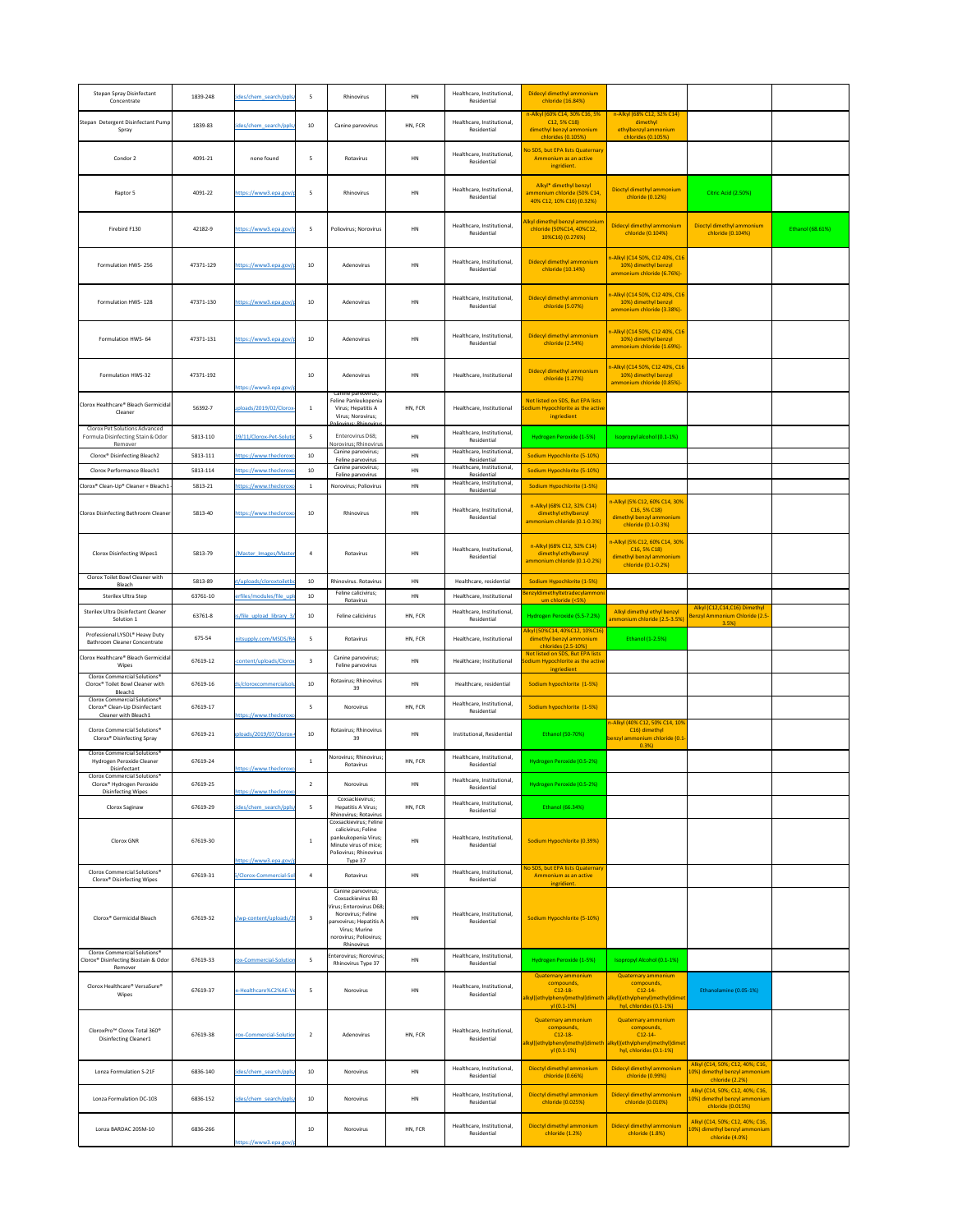| Lonza BARDAC 205M 14.08                                                                             | 6836-278           |                                                   | 10              | Norovirus                                                                        | HN        | Healthcare, Institutional,<br>Residential                               | Dioctyl dimethyl ammonium<br>chloride (1.69%)                                                | Didecyl dimethyl ammonium<br>chloride (2.534%)                                         | Alkyl (C14, 50%; C12, 40%; C16,<br>10%) dimethyl benzyl ammonium<br>chloride (5.632%)  |  |
|-----------------------------------------------------------------------------------------------------|--------------------|---------------------------------------------------|-----------------|----------------------------------------------------------------------------------|-----------|-------------------------------------------------------------------------|----------------------------------------------------------------------------------------------|----------------------------------------------------------------------------------------|----------------------------------------------------------------------------------------|--|
| Lonza BARDAC 205M RTU                                                                               | 6836-289           | https://www3.epa.gov/<br>cides/chem search/ppls   | 10              | Norovirus                                                                        | HN, FCR   | Healthcare, Institutional,<br>Residential                               | Dioctyl dimethyl ammonium<br>chloride (0.0055%)                                              | Didecyl dimethyl ammonium<br>chloride (0.0083%)                                        | Alkyl (C14, 50%; C12, 40%; C16,<br>10%) dimethyl benzyl ammonium<br>chloride (0.0184%) |  |
| Lonza BARDAC 205M-2.6                                                                               | 6836-302           | cides/chem_search/ppls                            | 10              | Norovirus                                                                        | HN, FCR   | Healthcare, Institutional,<br>Residential                               | Dioctyl dimethyl ammonium<br>chloride (0.312%)                                               | Didecyl dimethyl ammonium<br>chloride (0.468%)                                         | Alkyl (C14, 50%; C12, 40%; C16,<br>10%) dimethyl benzyl ammonium                       |  |
|                                                                                                     |                    |                                                   |                 |                                                                                  |           | Healthcare, Institutional,                                              | Dioctyl dimethyl ammonium                                                                    | Didecyl dimethyl ammonium                                                              | chloride (1.040%)<br>Alkyl (C14, 50%; C12, 40%; C16,                                   |  |
| Lonza BARDAC 205M-23                                                                                | 6836-305           | cides/chem_search/ppls                            | 10              | Norovirus                                                                        | HN, FCR   | Residential                                                             | chloride (2.76%)                                                                             | chloride (4.15%)                                                                       | 10%) dimethyl benzyl ammonium<br>chloride (9.22%)                                      |  |
| <b>Lonza Disinfectant Wipes</b>                                                                     | 6836-313           | cides/chem search/ppls                            | 10 <sup>°</sup> | Rotavirus                                                                        | HN, FCR   | Healthcare, Institutional,<br>Residential                               | Dioctyl dimethyl ammonium<br>chloride (0.028%)                                               | Didecyl dimethyl ammonium<br>chloride (0.042%)                                         | Alkyl (C14, 50%; C12, 40%; C16,<br>10%) dimethyl benzyl ammonium<br>chloride (0.093%)  |  |
| Lonza Disinfectant Wipes Plus 2                                                                     | 6836-349           | https://www3.epa.gov/                             | -5              | Norovirus                                                                        | HN, FCR   | Healthcare, Institutional,                                              | Dioctyl dimethyl ammonium<br>chloride (0.0364%)                                              | Didecyl dimethyl ammonium<br>chloride (0.0545%)                                        | Alkyl (C14, 50%; C12, 40%; C16,<br>10%) dimethyl benzyl ammonium<br>chloride (0.1212%) |  |
| Lonza Nugen MB5A-256                                                                                | 6836-361           |                                                   |                 | Norovirus                                                                        | HN        | Healthcare, Institutional<br>Residential                                | Dioctyl dimethyl ammonium<br>chloride (16.11%)                                               | Alkyl dimethyl benzyl<br>Ammonium Chloride (10.74%)                                    |                                                                                        |  |
| Lonza Nugen MB5N-256                                                                                | 6836-364           | https://www3.epa.gov/<br>cides/chem_search/ppls/  | -5.             | Norovirus                                                                        | HN        | Healthcare, Institutional<br>Residential                                | Dioctyl dimethyl ammonium<br>chloride (21.05%)                                               | Alkyl dimethyl benzyl<br>Ammonium Chloride (14.03%)                                    |                                                                                        |  |
| Lonza MB5n-128                                                                                      | 6836-365           | cides/chem_search/ppls                            | -5              | Norovirus                                                                        | HN        | Healthcare, Institutional,<br>Residential                               | Dioctyl dimethyl ammonium<br>chloride (10.53%)                                               | Alkyl dimethyl benzyl<br>Ammonium Chloride (7.02%)                                     |                                                                                        |  |
| Lonza BARDAC 205M-7.5                                                                               | 6836-70            | https://www3.epa.gov/                             | 10 <sub>1</sub> | Norovirus                                                                        | HN        | Healthcare, Institutional,<br>Residential                               | Dioctyl dimethyl ammonium<br>chloride (0.90%)                                                | Didecyl dimethyl ammonium<br>chloride (1.35%)                                          | Alkyl (C14, 50%; C12, 40%; C16,<br>10%) dimethyl benzyl ammonium<br>chloride (3.00%)   |  |
| Lonza Lonza Formulation S-18                                                                        | 6836-77            | cides/chem search/ppls                            | 10 <sup>°</sup> | Norovirus                                                                        | HN        | Healthcare, Institutional,<br>Residential                               | Dioctyl dimethyl ammonium<br>chloride (1.302%)                                               | Didecyl dimethyl ammonium<br>chloride (1.953%)                                         | Alkyl (C14, 50%; C12, 40%; C16,<br>10%) dimethyl benzyl ammonium<br>chloride (4.940%)  |  |
| <b>Lonza Formulation R-82</b>                                                                       | 6836-78            | cides/chem_search/ppls/                           | 10              | Norovirus                                                                        | HN        | Healthcare, Institutional,<br>Residential                               | Dioctyl dimethyl ammonium<br>chloride (2.604%)                                               | Didecyl dimethyl ammonium<br>chloride (3.906%)                                         | Alkyl (C14, 50%; C12, 40%; C16,<br>10%) dimethyl benzyl ammonium<br>chloride (8.680%)  |  |
| Virex II/256                                                                                        | 70627-24           | files/2016/07/SDS VIREX                           | 10              | adenoirus type 2                                                                 | HN, FCR   | Healthcare, Institutional                                               | Didecyl dimethyl ammonium<br>chloride(5-10%)                                                 | n-alkyl dimethyl benzyl<br>ammonium chloride (5-10%)                                   | ethanol (3-5%)                                                                         |  |
| Oxivir <sup>™</sup> Tb                                                                              | 70627-56           | ds.staples.com/msds/913                           |                 | Norovirus; Rhinovirus;<br>Poliovirus Type 1                                      | HN, FCR   | Healthcare, Institutional                                               | Hydrogen Peroxide (0.1-1%)                                                                   |                                                                                        |                                                                                        |  |
| Oxy-Team™ Disinfectant Cleaner                                                                      | 70627-58           |                                                   |                 | Canine parvovirus;<br>Feline picornavirus                                        | HN        | Healthcare, Institutional                                               | Hydrogen Peroxide (4.25%)                                                                    |                                                                                        |                                                                                        |  |
| Oxivir <sup>™</sup> Wipes                                                                           | 70627-60           | https://www3.epa.gov/<br>cides/chem_search/ppls,  |                 | Norovirus; Poliovirus<br>Type 1; Rhinovirus<br>Type 14                           | HN        | Healthcare, Institutional,<br>Residential                               | Hydrogen Peroxide (0.5%)                                                                     |                                                                                        |                                                                                        |  |
| Avert Sporicidal Disinfectant Cleaner                                                               | 70627-72           |                                                   |                 | Canine parvovirus;<br>Norovirus; Hepatitis A;<br>Poliovirus Type 1               | HN        | Healthcare, Institutional                                               | Sodium Hypochlorite (1-3%)                                                                   |                                                                                        |                                                                                        |  |
| Oxvir 1                                                                                             | 70627-74           | http://sds.staples.com/<br>nitsupply.com/MSDS/D\  |                 | Canine parvovirus;                                                               | HN        | Healthcare, Institutional                                               | Hydrogen Peroxide (0.1-1%)                                                                   |                                                                                        |                                                                                        |  |
| Oxvir 1 wipes                                                                                       | 70627-77           | nitsupply.com/MSDS/D                              |                 | <b>Enterovirus Type D68</b><br><b>Enterovirus Type D68</b><br>Hepatitis A virus; | <b>HN</b> | Healthcare, Institutional<br>Healthcare, Institutional,                 | Hydrogen Peroxide (0.1-1%)                                                                   |                                                                                        |                                                                                        |  |
| Klorsept                                                                                            | 71847-6            | cides/chem_search/ppls                            |                 | Coxsackievirus B3                                                                | HN        | Residential                                                             | no                                                                                           |                                                                                        |                                                                                        |  |
| Klorkleen<br>Lysol® Disinfectant Max Cover Mist                                                     | 71847-7<br>777-127 | cides/chem_search/ppls<br>C2%AE-max-cover-disin   | 10 <sup>1</sup> | Hepatitis A virus;<br>Coxsackievirus B4<br>Norovirus                             | HN<br>HN  | Healthcare, Institutional,<br>Residential<br>Healthcare, Institutional, | Sodium Dichloroisocyanurate<br>(48.1%)<br>ethanol (30-60%)                                   |                                                                                        |                                                                                        |  |
| Lysol <sup>®</sup> Brand Power Plus Toilet Bowl<br>Cleaner                                          | 777-132            | 1/documents/sds/lysol-p                           | 10              | Poliovirus type 1                                                                | HN        | Residential<br>Healthcare, Residential                                  | Hydrochloric acid (0-20%)                                                                    |                                                                                        |                                                                                        |  |
| Ecolab PEROXIDE DISINFECTANT<br>AND GLASS CLEANER RTU                                               | 1677-251           | https://safetydata.ecol                           | 0.75            | Norovirus                                                                        | HN        | Healthcare, Institutional                                               | Hydrogen Peroxide (0.39%)                                                                    |                                                                                        |                                                                                        |  |
| LYSOL <sup>®</sup> Brand Disinfectant Power<br>Toilet Bowl Cleaner with Lime and<br>Rust<br>Remover | 777-81             | http://www.rbnainfo.col                           | 10 <sub>1</sub> | Poliovirus Type 1;<br>Hepatitis A virus                                          | HN        | Healthcare, Institutional,<br>Residential                               | Hydrochloric acid                                                                            |                                                                                        |                                                                                        |  |
| Lysol® Brand Clean & Fresh Multi-<br>surface Cleaner                                                | 777-89             | 0Multi-Surface%20Clear                            |                 | Rotavirus WA                                                                     | HN, FCR   | Institutional, Residential                                              | <b>Quaternary ammonium</b><br>compounds, benzyl-C12-16-<br>alkyldimethyl, chlorides (1-2.5%) |                                                                                        |                                                                                        |  |
| Lysol <sup>®</sup> Disinfectant Spray<br><b>PURELL Professional Surface</b>                         | 777-99             | es/21-Professional%20L                            | 10              | Norovirus                                                                        | HN, FCR   | Healthcare, Institutional,<br>Residential<br>Healthcare, Institutional, | ethanol (30-60%)                                                                             |                                                                                        |                                                                                        |  |
| <b>Disinfecting Wipes</b><br>UrthPRO <sup>™</sup> Cleaner, Disinfectant &                           | 84150-1            | cides/chem search/ppls                            | -5              | Norovirus                                                                        | HN, FCNR  | Residential<br>Healthcare, Institutional,                               | ethanol (20%)                                                                                |                                                                                        |                                                                                        |  |
| Fungicide                                                                                           | 84368-1            | rrier.net/assets/images/                          |                 | Hepatitis A                                                                      | HN, FCNR  | Residential                                                             | ethanol (29.4%)                                                                              |                                                                                        |                                                                                        |  |
| Peak Disinfectant                                                                                   | 88494-3            | cides/chem_search/ppls                            |                 | Poliovirus Type 1;<br>Rhinovirus<br>Poliovirus Type 1;                           | HN        | Healthcare, Institutional,<br>Residential<br>Healthcare, Institutional, | ethanol (72.5%)<br>No SDS, but EPA lists ethanol as                                          | didecyl dimethyl ammonium<br>chloride (0.33%)<br>No SDS, but EPA lists                 |                                                                                        |  |
| <b>Peak Disinfectant Wipes</b>                                                                      | 88494-4            | none found                                        | $\mathbf{1}$    | Rhinovirus                                                                       | <b>HN</b> | Residential                                                             | active ingridient                                                                            | Quaternary Ammonium as an<br>active ingridient                                         |                                                                                        |  |
| Sani-Prime Germicidal Spray<br>Sani-Cloth Prime Germicidal                                          | 9840-10            | 018/08/Sani-Prime-Germi                           | $\mathbf{3}$    | Feline calicivirus                                                               | HN        | Healthcare, Institutional                                               | Isopropanol (28.7%)                                                                          | Ethanol (27.3%)                                                                        | Didecyl dimethyl ammonium<br>chloride (0.61%)<br>Didecyl dimethyl ammonium             |  |
| Disposable Wipe<br>Sani-HyPerCide Germicidal Spray                                                  | 9840-12<br>9480-14 | https://pdihc.com/wp-c<br>ads/pdi-sani-hypercide- | 3               | Feline calicivirus<br>Norovirus                                                  | HN<br>HN  | Healthcare, Institutional<br>Healthcare, Institutional                  | Isopropanol (28.7%)<br>Hydrogen Peroxide (4.04%)                                             | Ethanol (27.3%)                                                                        | chloride (0.61%)                                                                       |  |
| Clorox Splash-Less Bleach1                                                                          | 5813-122           | wp-content/uploads/20                             |                 | Human Coronavirus                                                                | HN        | Institutional, Residential                                              | Sodium Hypochlorite (3-7%)                                                                   |                                                                                        |                                                                                        |  |
| Stepan SC-NDC-64                                                                                    | 1839-216           | cides/chem search/ppls                            |                 | Human Coronavirus                                                                | HN, FCR   | Healthcare, Institutional,<br>Residential                               | Didecyl dimethyl ammonium<br>chloride (3.144%)                                               | N-Alkyl (50% C14, 40% C12, 10%<br>C16<br>dimethyl benzyl ammonium<br>chloride (2.096%) |                                                                                        |  |
| T-Bone                                                                                              | 777-139            | none found                                        |                 | Human Coronavirus                                                                | HN, FCR   | Healthcare, Institutional,<br>Residential                               | No SDS, but Citric acid is the only<br>acive ingridient accoring to the<br>EPA               |                                                                                        |                                                                                        |  |
| Stepan SC-5:256N                                                                                    | 1839-235           |                                                   | 5               | Rotavirus                                                                        | HN, FCR   | Healthcare, Institutional,<br>Residential                               | Didecyl dimethyl ammonium<br>chloride (19.596%)                                              | Alkyl (50% C14, 40% C12, 10%<br>C16<br>dimethyl benzyl ammonium                        |                                                                                        |  |
|                                                                                                     |                    | https://www3.epa.gov/r                            |                 |                                                                                  |           |                                                                         |                                                                                              | chloride (13.06%)                                                                      |                                                                                        |  |
| Stepan SC-5:64HN                                                                                    | 1839-244           | https://www3.epa.gov/                             | -5              | Feline calicivirus                                                               | HN, FCR   | Healthcare, Institutional,<br>Residential                               | Didecyl dimethyl ammonium<br>chloride (5.154%)                                               | Alkyl (50% C14, 40% C12, 10%<br>C16<br>dimethyl benzyl ammonium<br>chloride (13.436%)  |                                                                                        |  |
| Barbicide                                                                                           | 954-11             |                                                   | 10              | <b>Human Coronavirus</b>                                                         | HN        | Healthcare, Institutional                                               | Isopropyl alcohol (5-25%)                                                                    | Dimethyl benzyl ammonium                                                               |                                                                                        |  |
| Clorox HW                                                                                           | 11346-3            | https://barbicide.com/w                           | $\mathbf{1}$    | Feline calicivirus;                                                              | <b>HN</b> | Healthcare, Residential                                                 | Sodium Hypochlorite (0.65%)                                                                  | chloride (0.5-10%)                                                                     |                                                                                        |  |
|                                                                                                     |                    | https://www3.epa.gov/                             |                 | Norovirus<br>Feline calicivirus;                                                 |           |                                                                         | Not listed on SDS, But EPA lists                                                             |                                                                                        |                                                                                        |  |
| Clorox HS                                                                                           | 11346-6            | not found                                         | $\mathbf{1}$    | Norovirus<br>Feline calicivirus;                                                 | HN, FCR   | Healthcare, Residential                                                 | Sodium Hypochlorite as the active<br>ingriedient                                             |                                                                                        |                                                                                        |  |
| <b>Ecolab Exspor Base</b><br>Stepan NP 12.5                                                         | 1677-216           | http://chemstarworks.c                            |                 | Norovirus                                                                        | HN        | Healthcare, Institutional<br>Healthcare, Institutional,                 | Sodium Chlorite (1.52%)<br>Akyl dimethyl benzyl ammonium                                     | Alkyl dimethyl ethylbenzyl                                                             |                                                                                        |  |
| Detergent/Disinfectant                                                                              | 1839-80            | https://www3.epa.gov/p                            | 10              | Adenovirus                                                                       | HN        | Residential                                                             | chloride (C12-18) (6.25%)                                                                    | ammonium chloride (6.25%)                                                              |                                                                                        |  |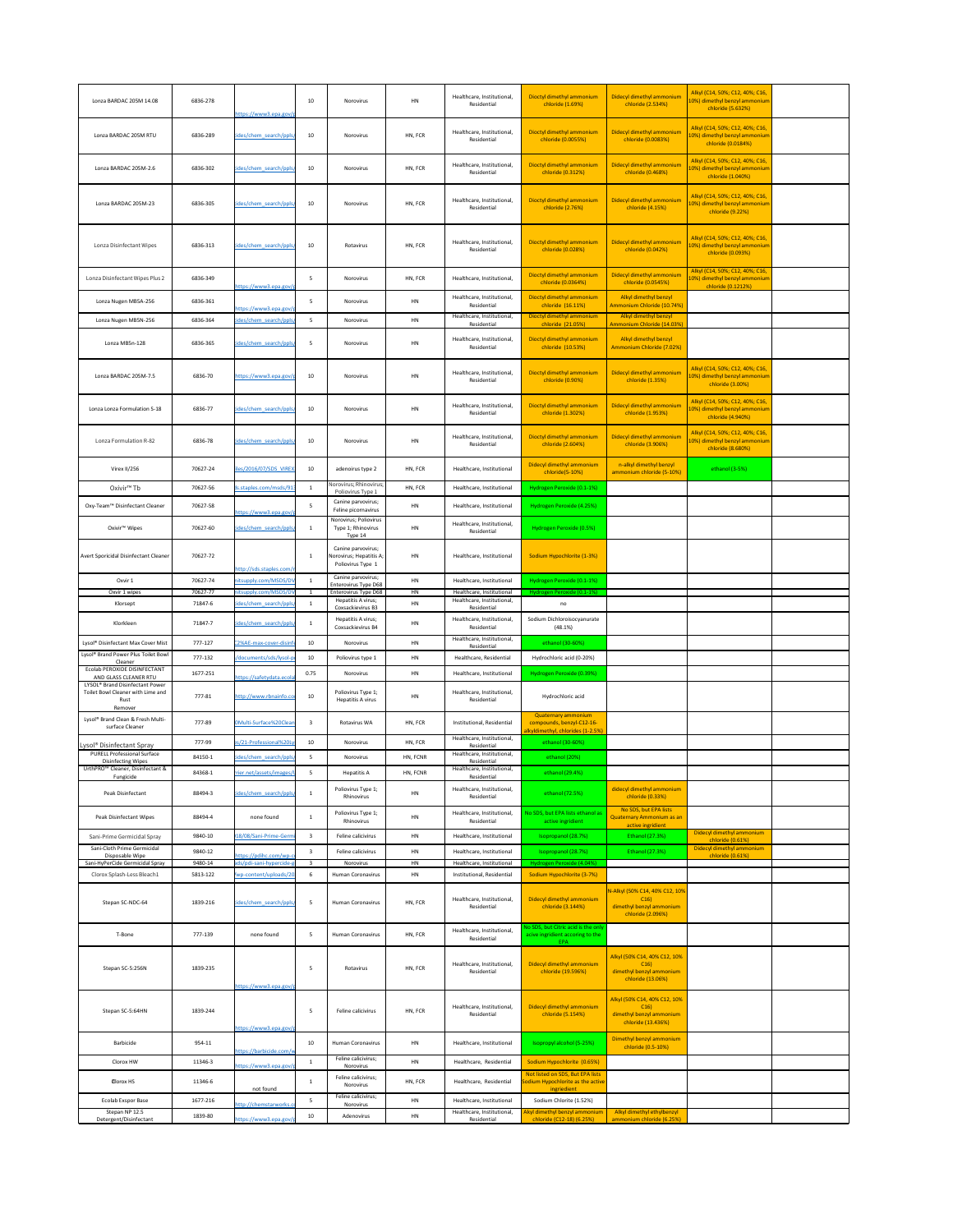| Stepan NP 12.5 (D&F)<br>Detergent/Disinfectant         | 1839-97            | https://www3.epa.gov/                            | 10              | Adenovirus                        | <b>HN</b>                        | Healthcare, Institutional,<br>Residential                               | n-Alkyl (60% C14, 30% C16, 5%<br>C12, 5% C1S)<br>dimethyl benzyl ammonium<br>chloride (6.25%) | n-Alkyl (68% C12, 32% C14)<br>dimethyl<br>ethyl benzyl ammonium<br>chloride    |                                                                                          |  |
|--------------------------------------------------------|--------------------|--------------------------------------------------|-----------------|-----------------------------------|----------------------------------|-------------------------------------------------------------------------|-----------------------------------------------------------------------------------------------|--------------------------------------------------------------------------------|------------------------------------------------------------------------------------------|--|
| Ready To Use Wex-Cide                                  | 34810-21           | re.com/msdspdf/SDS-%                             | 10              | Rhinovirus                        | <b>HN</b>                        | Healthcare, Institutional,<br>Residential                               | Isopropanol (1%)                                                                              | O-phenylphenol (0.026%)                                                        | Ortho-benzyl-para-chlorophenol<br>(0.023%)                                               |  |
| Opti-Phene                                             | 3862-179           | https://www3.epa.gov/                            | 10 <sup>°</sup> | <b>Human Coronavirus</b>          | <b>HN</b>                        | Healthcare, Institutional,<br>Residential                               | para-tertiary-Amylphenol (5.25%                                                               | ortho-Benzyl-para-chlorophenol<br>(3%)                                         | ortho-Phenylphenol (3%)                                                                  |  |
| ABC Compounding Co Inc Foaming<br>disinfectant Cleaner | 3862-181           | not found                                        | 10              | Poliovirus                        | HN, FCR                          | Healthcare, Institutional,<br>Residential                               | No SDS, but EPA lists Quaternary<br>Ammonium as an active ingridient                          |                                                                                |                                                                                          |  |
|                                                        |                    |                                                  |                 |                                   |                                  |                                                                         | n-Alkyl (5% C12, 60% C14, 30%                                                                 | n-Alkyl (68% C12, 32% C14)                                                     |                                                                                          |  |
| Microgen Public Places                                 | 61178-2            | http://www.microgenin                            | 10              | <b>Feline Calcivirus</b>          | HN, FCR                          | Healthcare, Institutional,<br>Residential                               | $C16, 5\% C18$<br>dimethyl benzyl ammonium<br>chloride                                        | dimethyl ethylbenzyl<br>ammonium chloride                                      |                                                                                          |  |
| <b>Sterilex Ultra Powder</b>                           | 63761-5            | https://www.accomn.co                            | 10              | Feline calicivirus;<br>Norovirus  | <b>HN</b>                        | Healthcare, Institutional,<br>Residential                               | Benzyldimethyltetradecylammoni<br>um chloride (9-10%)                                         |                                                                                |                                                                                          |  |
| WC Complete                                            | 64240-65           | https://www3.epa.gov/                            | 0.5             | Rhinovirus                        | <b>HN</b>                        | Healthcare, Institutional,<br>Residential                               | Lactic Acid (4%)                                                                              |                                                                                |                                                                                          |  |
| Roccal II 10%?                                         | 675-30             |                                                  | 10              | Adenovirus                        | HN, FCR                          | Healthcare, Institutional                                               | Alkyl (C14-50%, C12-40%, C16-<br>10%                                                          |                                                                                |                                                                                          |  |
|                                                        |                    | https://www3.epa.gov/                            |                 |                                   |                                  |                                                                         | dimethyl benzyl ammonium<br>chloride (10%)<br>n-Alkyl (5% C12, 60% C14, 30%                   | n-Alkyl (5% C12, 60% C14, 30%                                                  |                                                                                          |  |
| Lonza MMR-4U                                           | 6836-333           |                                                  | 10              | Feline calicivirus;<br>Norovirus  | HN, FCR                          | Healthcare, Institutional,<br>Residential                               | C <sub>16</sub> , 5% C <sub>18</sub> )<br>dimethyl benzyl ammonium                            | $C16, 5\% C18$<br>dimethyl benzyl ammonium                                     |                                                                                          |  |
| Tecumseh B                                             | 70271-24           | https://www3.epa.gov/p<br>cides/chem_search/ppls |                 | Feline calicivirus;               | <b>HN</b>                        | Healthcare, Institutional,                                              | chloride (0.05%)<br>Sodium Hypochlorite (8.25%)                                               | chloride (0.05%)                                                               |                                                                                          |  |
| Hype-Wipe                                              | 70590-1            |                                                  |                 | Norovirus<br>Feline calicivirus;  | <b>HN</b>                        | Residential<br>Healthcare, Institutional                                | Sodium Hypochlorite (0.94%)                                                                   |                                                                                |                                                                                          |  |
|                                                        |                    | https://www.qckslvr.com                          |                 | Norovirus                         |                                  |                                                                         | n-Alkyl (5% C12, 60% C14, 30%<br>$C16, 5\% C18$                                               | n-Alkyl (68% C12, 32% C14)                                                     |                                                                                          |  |
| Envy Liquid Disinfectant Cleaner                       | 70627-33           | https://www.oppictures                           | 5               | Canine parvovirus                 | HN, FCR                          | Healthcare, Institutional                                               | dimethyl benzyl ammonium<br>chloride (0.1-1%)                                                 | dimethyl ethylbenzyl<br>ammonium chloride (0.1-1%)                             |                                                                                          |  |
| Klor-Kleen                                             | 71847-2            | http://www.tandcc.com                            | 10              | Feline calicivirus;<br>Norovirus  | <b>HN</b>                        | Healthcare, Institutional                                               | Sodium Hypochlorite (3.8%)                                                                    |                                                                                |                                                                                          |  |
| Lysol® Brand Toilet Bowl Cleaner with<br>Bleach        | 777-102            | http://www.rbnainfo.co                           |                 | Rhinovirus                        | <b>HN</b>                        | Healthcare, Institutional,<br>Residential<br>Healthcare, Institutional, | Sodium Hypochlorite (1-5%)                                                                    |                                                                                |                                                                                          |  |
| Vanity GP                                              | 777-104            | https://www3.epa.gov/p                           | 10              | Poliovirus<br>Feline calicivirus; | <b>HN</b>                        | Residential<br>Healthcare, Institutional,                               | Hydrochloric Acid (12.0%)                                                                     |                                                                                |                                                                                          |  |
| HaloSpray<br><b>Wedge Disinfectant Wipes</b>           | 84526-1<br>88494-2 | https://quiplabs.com/wr                          | 10              | Norovirus<br>Poliovirus           | <b>HN</b><br>HN, FCR             | Residential<br>Healthcare, Institutional,                               | Hydrogen Peroxide (5.00%)<br>ethanol (72.5%)                                                  | Didecyl dimethyl ammonium                                                      |                                                                                          |  |
|                                                        |                    | https://m6n.6f0.myftpu                           |                 |                                   |                                  | Residential                                                             | Alkyl (50% C14, 40% C12, 10%                                                                  | chloride (0.33%)                                                               |                                                                                          |  |
| BackSpray RTU                                          | 9480-11            |                                                  | 5               | Feline calicivirus;<br>Norovirus  | HN                               | Healthcare, Institutional,<br>Residential                               | C16) dimethyl benzyl ammonium<br>chloride (0.015%)                                            | Didecyl dimethyl AMMONIUM<br><b>CHLORIDE (0.023%)</b>                          |                                                                                          |  |
| Maquat 64                                              | 10324-59           | https://www3.epa.gov/p                           | 10              | Human Coronavirus                 | HN                               | Healthcare, Institutional,                                              | Alkyl dimethyl benzyl ammonium                                                                | Alkyl dimethyl ethyl benzyl<br>ammonium chloride (C12-14)                      |                                                                                          |  |
|                                                        |                    | https://ecosensecompa                            |                 |                                   |                                  | Residential                                                             | chloride (C12-18) (0.01-0.03%)<br>n-Alkyl (5% C12, 60% C14, 30%                               | $(0.01 - 0.03%)$                                                               |                                                                                          |  |
| Maquat 128-PD                                          | 10324-105          | https://www3.epa.gov/                            | 10              | Human Coronavirus                 | <b>HN</b>                        | Healthcare, Institutional,<br>Residential                               | $C16, 5\% C18$<br>dimethyl benzyl ammonium                                                    | n-Alkyl (68% C12, 32% C14)<br>dimethyl ethylbenzyl<br>ammonium chloride (4.5%) |                                                                                          |  |
|                                                        |                    |                                                  |                 |                                   |                                  |                                                                         | chloride (4.5%)<br>Alkyl (50% C14, 40% C12, 10%                                               |                                                                                |                                                                                          |  |
| Maquat 256-MN                                          | 10324-108          | https://www3.epa.gov/                            | 10              | <b>Human Coronavirus</b>          | HN, FCR                          | Healthcare, Institutional,<br>Residential                               | C16) Dimethyl Benzyl Ammonium<br><b>Chloride (8.68%)</b>                                      | <b>Dioctyl Dimethyl Ammonium</b><br>Chloride (3.26%)                           | <b>Didecyl Dimethyl Ammonium</b><br><b>Chloride (3.26%)</b>                              |  |
| Maquat 128-MN                                          | 10324-112          |                                                  | 10              | <b>Human Coronavirus</b>          | HN, FCR                          | Healthcare, Institutional,<br>Residential                               | Alkyl (50% C14, 40% C12, 10%<br>C16) Dimethyl Benzyl Ammonium                                 | <b>Dioctyl Dimethyl Ammonium</b><br><b>Chloride (1.68%)</b>                    | <b>Didecyl Dimethyl Ammonium</b><br><b>Chloride (1.68%)</b>                              |  |
| Maquat 64-MN                                           | 10324-113          | https://www3.epa.gov/                            | 10              | <b>Human Coronavirus</b>          | HN, FCR                          | Healthcare, Institutional,                                              | <b>Chloride (4.50%)</b><br>Alkyl (50% C14, 40% C12, 10%<br>C16) Dimethyl Benzyl Ammonium      | <b>Dioctyl Dimethyl Ammonium</b>                                               | <b>Didecyl Dimethyl Ammonium</b>                                                         |  |
|                                                        |                    | https://www3.epa.gov/                            |                 |                                   |                                  | Residential<br>Healthcare, Institutional,                               | <b>Chloride (2.17%)</b><br>Alkyl (50% C14, 40% C12, 10%                                       | <b>Chloride (0.814%)</b><br><b>Dioctyl Dimethyl Ammonium</b>                   | <b>Chloride (0.814%)</b><br><b>Didecyl Dimethyl Ammonium</b>                             |  |
| Maquat 32-MN                                           | 10324-114          | https://www3.epa.gov/r                           | 10              | <b>Human Coronavirus</b>          | HN, FCR                          | Residential                                                             | C16) Dimethyl Benzyl Ammonium<br><b>Chloride (1.13%)</b><br>Alkyl (50% C14, 40% C12, 10%      | Chloride (0.42%)                                                               | <b>Chloride (0.42%)</b>                                                                  |  |
| Maquat 750-M                                           | 10324-115          | cides/chem search/ppls,                          | 10              | <b>Human Coronavirus</b>          | HN                               | Healthcare, Institutional,<br>Residential                               | C16) Dimethyl Benzyl Ammonium<br>Chloride (20%)                                               | <b>Dioctyl Dimethyl Ammonium</b><br>Chloride (7.5%)                            | <b>Didecyl Dimethyl Ammonium</b><br>Chloride (7.5%)                                      |  |
| Maquat MQ2525M-CPV                                     | 10324-140          | https://www3.epa.gov/r                           | 10 <sup>°</sup> | <b>Human Coronavirus</b>          | HN, FCR                          | Healthcare, Institutional,<br>Residential                               | n-Alkyl (5% C12, 60% C14, 30%<br>$C16, 5\% C18$<br>dimethyl benzyl ammonium                   | n-Alkyl (68% C12, 32% C14)<br>dimethyl ethylbenzyl                             |                                                                                          |  |
|                                                        |                    |                                                  |                 |                                   |                                  |                                                                         | chloride (1.6%)<br>n-Alkyl (5% C12, 60% C14, 30%                                              | ammonium chloride (1.6%)<br>n-Alkyl (68% C12, 32% C14)                         |                                                                                          |  |
| Maquat MQ2525M-14                                      | 10324-142          | https://www3.epa.gov/p                           | 10              | <b>Human Coronavirus</b>          | HN, FCR                          | Healthcare, Institutional,<br>Residential                               | C <sub>16</sub> , 5% C <sub>18</sub> )<br>dimethyl benzyl ammonium                            | dimethyl ethylbenzyl<br>ammonium chloride (7.04%)                              |                                                                                          |  |
| Maquat 128-NHQ                                         | 10324-155          | http://www.vedco.com                             | 10              | <b>Human Coronavirus</b>          | <b>HN</b>                        | Healthcare, Institutional,<br>Residential                               | chloride (7.04%)<br>Alkyl dimethyl benzyl ammonium<br>chloride (C12-16) (2-4%)                | Didecyl dimethyl ammonium<br>chloride (3-6%)                                   | ethanol (<2%)                                                                            |  |
|                                                        |                    |                                                  |                 |                                   |                                  | Healthcare, Institutional,                                              | <b>Didecyl Dimethyl Ammonium</b>                                                              | Alkyl (50% C14, 40% C12, 10%                                                   |                                                                                          |  |
| Maquat 512-NHQ                                         | 10324-156          | https://www3.epa.gov/                            | 10              | <b>Human Coronavirus</b>          | HN                               | Residential                                                             | <b>Chloride (20.28%)</b>                                                                      | C16) Dimethyl Benzyl<br>Ammonium Chloride (13.52%)                             |                                                                                          |  |
| Maquat 32-NHQ                                          | 10324-157          |                                                  | 10              | <b>Human Coronavirus</b>          | HN                               | Healthcare, Institutional,                                              | <b>Didecyl Dimethyl Ammonium</b>                                                              | Alkyl (50% C14, 40% C12, 10%<br>C16) Dimethyl Benzyl                           |                                                                                          |  |
|                                                        |                    | https://www3.epa.gov/p                           |                 |                                   |                                  | Residential                                                             | Chloride (1.27)                                                                               | Ammonium Chloride (0.85%)                                                      |                                                                                          |  |
| Maquat 256-PD                                          | 10324-164          | cides/chem search/ppls,                          | 10 <sup>°</sup> | <b>Human Coronavirus</b>          | HN                               | Healthcare, Institutional,<br>Residential                               | n-Alkyl (5% C12, 60% C14, 30%<br>$C16, 5\% C18$<br>dimethyl benzyl ammonium                   | n-Alkyl (68% C12, 32% C14)<br>dimethyl ethylbenzyl                             |                                                                                          |  |
|                                                        |                    |                                                  |                 |                                   |                                  |                                                                         | chloride (6.25%)<br>No SDS, but EPA lists Quanternary                                         | ammonium chloride (6.25%)                                                      |                                                                                          |  |
| Maquat 32                                              | 10324-166          | not found                                        | 10              | Human Coronavirus                 | HN, FCR                          | Healthcare, Institutional,<br>Residential                               | ammonium as an active ingridient<br>n-Alkyl (5% C12, 60% C14, 30%                             |                                                                                |                                                                                          |  |
| Maquat 32-PD                                           | 10324-167          | https://www3.epa.gov/r                           | 10              | <b>Human Coronavirus</b>          | <b>HN</b>                        | Healthcare, Institutional,<br>Residential                               | C <sub>16</sub> , 5% C <sub>18</sub> )<br>dimethyl benzyl ammonium                            | n-Alkyl (68% C12, 32% C14)<br>dimethyl ethylbenzyl                             |                                                                                          |  |
|                                                        |                    |                                                  |                 |                                   | HN, FCR, [P (laundry             | Healthcare, Institutional,                                              | chloride (0.781%)<br>Alkyl (50% C14, 40% C12, 10%                                             | ammonium chloride (0.781%)<br><b>Dioctyl Dimethyl Ammonium</b>                 | <b>Didecyl Dimethyl Ammonium</b>                                                         |  |
| Maquat 705-M                                           | 10324-177          | cides/chem search/ppls                           | 10              | <b>Human Coronavirus</b>          | presoak only)]                   | Residential                                                             | C16) Dimethyl Benzyl Ammonium<br>Chloride (2%)<br>Alkyl (50% C14, 40% C12, 10%                | <b>Chloride (0.75%)</b>                                                        | Chloride (0.75%)                                                                         |  |
| Maquat 2424-10%                                        | 10324-194          | https://www3.epa.gov/r                           | 10              | <b>Human Coronavirus</b>          | <b>HN</b>                        | Healthcare, Institutional,<br>Residential                               | C16) Dimethyl Benzyl Ammonium<br>Chloride (4.0%)                                              | <b>Didecyl Dimethyl Ammonium</b><br>Chloride (6.0%)                            |                                                                                          |  |
| Maquat 702.5-M                                         | 10324-198          | https://www3.epa.gov/r                           | 10              | Human Coronavirus                 | FCR, P (laundry<br>presoak only) | Healthcare, Institutional,<br>Residential                               | Alkyl (50% C14, 40% C12, 10%<br>C16) Dimethyl Benzyl Ammonium                                 | <b>Dioctyl Dimethyl Ammonium</b><br><b>Chloride (0.375%)</b>                   | <b>Didecyl Dimethyl Ammonium</b><br><b>Chloride (0.375%)</b>                             |  |
| Maguard 5626                                           | 10324-214          | http://sds.daycon.com                            | 10              | <b>Human Coronavirus</b>          | Hn                               | Healthcare, Institutional,<br>Residential                               | Chloride (1%)<br>Hydrogen Peroxide (20-30%)                                                   |                                                                                |                                                                                          |  |
| Maguard 1522                                           | 10324-230          | not found                                        |                 | <b>Human Coronavirus</b>          | <b>HN</b>                        | Healthcare, Institutional,<br>Residential                               | No SDS, EPA lists Hydrogen<br>peroxide as an active ingridient                                |                                                                                |                                                                                          |  |
| Maquat 42                                              | 10324-57           | https://www3.epa.gov/                            | 10              | Human Coronavirus                 | <b>HN</b>                        | Healthcare, Institutional,                                              | n-Alkyl (5% C12, 60% C14, 30%<br>C <sub>16</sub> , 5% C <sub>18</sub> )                       | n-Alkyl (68% C12, 32% C14)<br>dimethyl ethylbenzyl                             |                                                                                          |  |
|                                                        |                    |                                                  |                 |                                   |                                  | Residential                                                             | dimethyl benzyl ammonium<br>chloride (1.60%)<br>n-Alkyl (5% C12, 60% C14, 30%                 | ammonium chloride (1.60%)                                                      |                                                                                          |  |
| Maquat 128                                             | 10324-58           | https://www3.epa.gov/                            | 10              | <b>Human Coronavirus</b>          | HN                               | Healthcare, Institutional,<br>Residential                               | C <sub>16</sub> , 5% C <sub>18</sub> )<br>dimethyl benzyl ammonium                            | n-Alkyl (68% C12, 32% C14)<br>dimethyl ethylbenzyl<br>ammonium chloride (4.5%) |                                                                                          |  |
|                                                        |                    |                                                  |                 |                                   |                                  |                                                                         | chloride (4.5%)<br>Alkyl (C12-18) dimethylbenzyl                                              | Alkyl (C12-14)                                                                 |                                                                                          |  |
| Maquat 10                                              | 10324-63           | .org/clientuploads/IPM/                          | 10              | <b>Human Coronavirus</b>          | HN                               | Healthcare, Institutional,<br>Residential                               | ammonium<br>chloride (10-10.5%)                                                               | dimethylethylbenzyl ammonium<br>chloride (10-10.5%)                            |                                                                                          |  |
| Maquat 280                                             | 10324-71           | https://www3.epa.gov/p                           | 10 <sup>°</sup> | <b>Human Coronavirus</b>          | HN                               | Healthcare, Institutional,                                              | n-Alkyl (5% C12, 60% C14, 30%<br>$C16, 5\% C18$                                               | n-Alkyl (68% C12, 32% C14)<br>dimethyl ethylbenzyl                             |                                                                                          |  |
|                                                        |                    |                                                  |                 |                                   |                                  | Residential                                                             | dimethyl benzyl ammonium<br>chloride (0.8%)                                                   | ammonium chloride (0.8%)                                                       |                                                                                          |  |
| Maquat 615-HD                                          | 10324-72           | https://www3.epa.gov/p                           | 10              | <b>Human Coronavirus</b>          | HN, FCR                          | Healthcare, Institutional,<br>Residential                               | <b>Dioctyl Dimethyl Ammonium</b><br>Chloride (3.255%)                                         | <b>Didecyl Dimethyl Ammonium</b><br><b>Chloride (3.255%)</b>                   | Alkyl (50% C14, 40% C12, 10%<br>C16) Dimethyl Benzyl Ammonium<br><b>Chloride (8.68%)</b> |  |
| Maquat 5.5-M                                           | 10324-80           | https://www3.epa.gov/p                           | 10              | <b>Human Coronavirus</b>          | HN                               | Healthcare, Institutional,<br>Residential                               | <b>Dioctyl Dimethyl Ammonium</b><br><b>Chloride (0.825%)</b>                                  | <b>Didecyl Dimethyl Ammonium</b><br>Chloride (0.825%)                          | Alkyl (50% C14, 40% C12, 10%<br>C16) Dimethyl Benzyl Ammonium<br>Chloride (2.2%)         |  |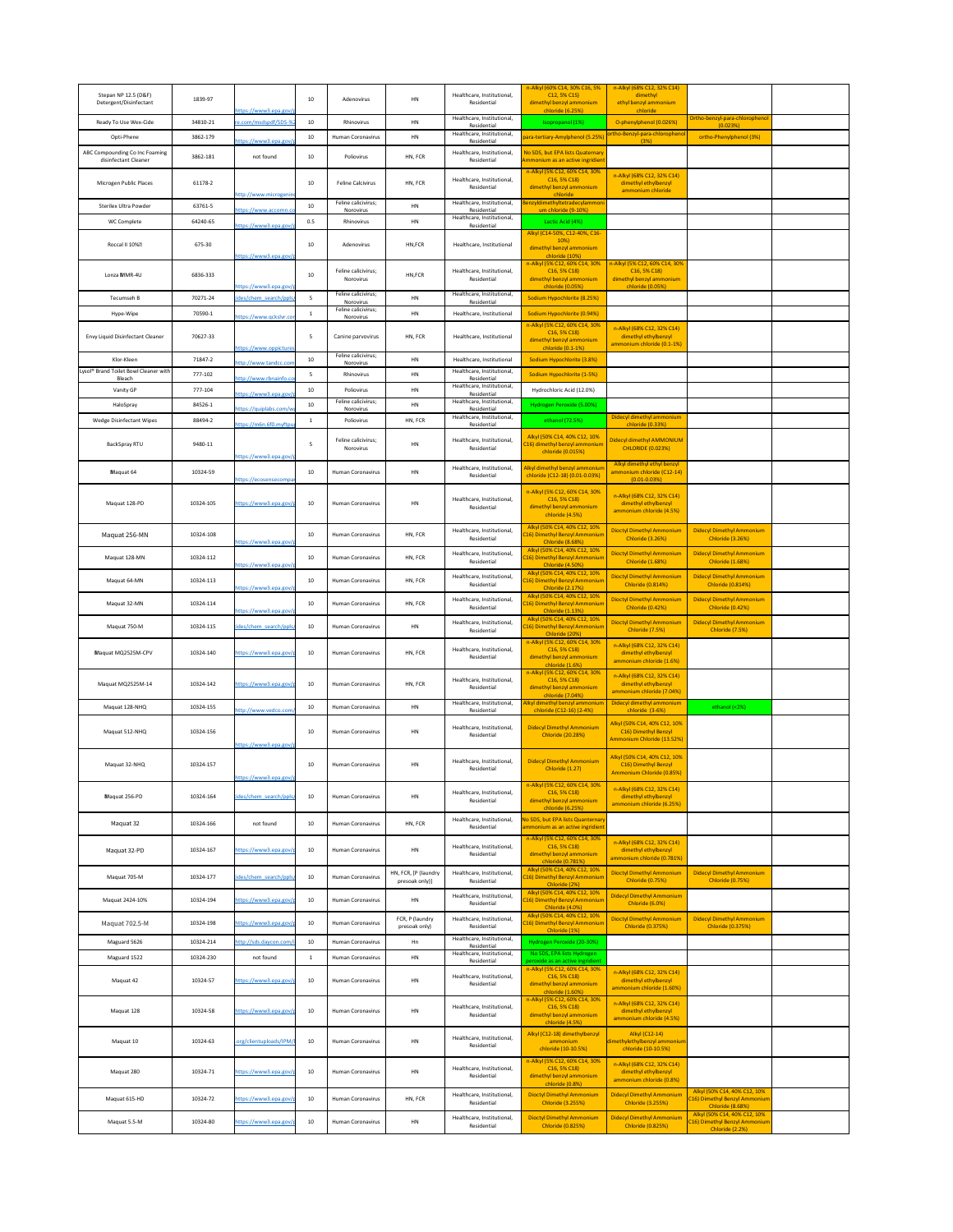| Maquat 64-PD                                                      | 10324-93             | https://www3.epa.gov/p                                    | 10 <sup>°</sup> | <b>Human Coronavirus</b>   | HN                           | Healthcare, Institutional,<br>Residential                | n-Alkyl (5% C12, 60% C14, 30%<br>$C16, 5\% C18$<br>dimethyl benzyl ammonium<br>chloride (2.25%)                 | n-Alkyl (68% C12, 32% C14)<br>dimethyl ethylbenzyl<br>ammonium chloride (2.25%)    |                                                                                           |  |
|-------------------------------------------------------------------|----------------------|-----------------------------------------------------------|-----------------|----------------------------|------------------------------|----------------------------------------------------------|-----------------------------------------------------------------------------------------------------------------|------------------------------------------------------------------------------------|-------------------------------------------------------------------------------------------|--|
| Maquat 20-M                                                       | 10324-94             | https://www3.epa.gov/p                                    | 10 <sup>°</sup> | <b>Human Coronavirus</b>   | HN, FCR                      | Healthcare, Institutional,<br>Residential                | n-Alkyl (5% C12, 60% C14, 30%<br>$C16, 5\% C18$<br>dimethyl benzyl ammonium                                     | n-Alkyl (68% C12, 32% C14)<br>dimethyl ethylbenzyl<br>ammonium chloride (10%)      |                                                                                           |  |
| Maquat 50-DS                                                      | 10324-96             | cides/chem search/ppls/                                   | 10              | <b>Human Coronavirus</b>   | HN, FCR                      | Healthcare, Institutional,<br>Residential                | chloride (10%)<br>n-Alkyl (5% C12, 60% C14, 30%<br>$C16, 5\% C18$<br>dimethyl benzyl ammonium<br>chloride (25%) | n-Alkyl (68% C12, 32% C14)<br>dimethyl ethylbenzyl<br>ammonium chloride (25%)      |                                                                                           |  |
| Maquat 10-PD                                                      | 10324-99             | https://www3.epa.gov/p                                    | 10 <sup>°</sup> | <b>Human Coronavirus</b>   | HN                           | Healthcare, Institutional,<br>Residential                | n-Alkyl (5% C12, 60% C14, 30%<br>$C16, 5\% C18$<br>dimethyl benzyl ammonium<br>chloride (5%)                    | n-Alkyl (68% C12, 32% C14)<br>dimethyl ethylbenzyl<br>ammonium chloride (5%)       |                                                                                           |  |
| <b>DisCide Ultra Disinfecting Spray</b>                           | 10492-5              | https://cdn.shopify.com                                   | 10              | <b>Human Coronavirus</b>   | HN                           | Healthcare, Institutional,<br>Residential                | Isopropanol                                                                                                     | Not on SDS, but EPA lists<br><b>Quaternary Ammonium as an</b><br>active ingridient |                                                                                           |  |
| Clorox QS                                                         | 11346-4              | not found                                                 |                 | <b>Human Coronavirus</b>   | HN, FCR                      | Healthcare, Residential                                  | No SDS, but EPA lists Quaternary<br>Ammonium as an active ingridient                                            |                                                                                    |                                                                                           |  |
| Austin's A-1 Concentrated Bleach<br>8.25%                         | 1672-67              | http://austinsbleach.con                                  |                 | <b>Human Coronavirus</b>   | <b>HN</b>                    | Healthcare, Institutional,<br>Residential                | Sodium Hypochlorite (8.25%)                                                                                     |                                                                                    |                                                                                           |  |
| <b>Ecolab 65 Disinfecting Heavy Duty</b><br>Acid Bathroom Cleaner | 1677-204             | https://portal.ecolab.cor                                 |                 | <b>Human Coronavirus</b>   | <b>HN</b>                    | Healthcare, Institutional,                               | Phosphoric Acid (10-30%)                                                                                        |                                                                                    |                                                                                           |  |
| Ecolab Hydris                                                     | 1677-241             | https://safetydata.ecola                                  |                 | <b>Human Coronavirus</b>   | <b>HN</b>                    | Healthcare, Institutional,                               | Sodium Hypochlorite (0.0866%)                                                                                   |                                                                                    |                                                                                           |  |
| Stepan Liquid-pak Neutral<br><b>Disinfectant Cleaner</b>          | 1839-176             | https://www3.epa.gov/r                                    | 10              | <b>Human Coronavirus</b>   | HN, FCR                      | Healthcare, Institutional,<br>Residential                | <b>Dioctyl Dimethyl Ammonium</b><br><b>Chloride (7.62%)</b>                                                     | <b>Didecyl Dimethyl Ammonium</b><br><b>Chloride (7.62%)</b>                        | Alkyl (50% C14, 40% C12, 10%<br>C16) Dimethyl Benzyl Ammonium<br><b>Chloride (20.32%)</b> |  |
| <b>Stepan Disinfectant Wipe</b>                                   | 1839-190             | https://www3.epa.gov/p                                    | 10              | <b>Human Coronavirus</b>   | HN                           | Healthcare, Institutional,<br>Residential                | n-Alkyl (5% C12, 60% C14, 30%<br>$C16, 5\% C18$<br>dimethyl benzyl ammonium<br>chloride (0.14%)                 | n-Alkyl (68% C12, 32% C14)<br>dimethyl ethylbenzyl<br>ammonium chloride (0.14%)    |                                                                                           |  |
| Stepan SC-NDC-256                                                 | 1839-214             | https://www3.epa.gov/p                                    | -5              | <b>Human Coronavirus</b>   | HN, FCR                      | Healthcare, Institutional,<br>Residential                | Didecyl dimethyl ammonium<br>chloride (12.576%)                                                                 | Alkyl (50% C14, 40% C12, 10%<br>C16) Dimethyl Benzyl<br>Ammonium Chloride (8.384%) |                                                                                           |  |
| Stepan NP 3.2 (D&F)<br>Detergent/Disinfectant                     | 1839-78              | https://www3.epa.gov/p                                    | 10              | <b>Human Coronavirus</b>   | HN, FCR                      | Healthcare, Institutional,<br>Residential                | n-Alkyl (5% C12, 60% C14, 30%<br>$C16, 5\% C18$<br>dimethyl benzyl ammonium<br>chloride (1.6%)                  | n-Alkyl (68% C12, 32% C14)<br>dimethyl ethylbenzyl<br>ammonium chloride (1.6%)     |                                                                                           |  |
| stepan NP 4.5 Detergent/disinfectant                              | 1839-79              |                                                           | 10              | <b>Human Coronavirus</b>   | HN, FCR                      | Healthcare, Institutional,<br>Residential                | n-Alkyl (5% C12, 60% C14, 30%<br>$C16, 5\% C18$<br>dimethyl benzyl ammonium                                     | n-Alkyl (68% C12, 32% C14)<br>dimethyl ethylbenzyl<br>ammonium chloride (2.25%)    |                                                                                           |  |
| Stepan NP 9.0                                                     |                      | https://www3.epa.gov/p                                    |                 |                            |                              | Healthcare, Institutional,                               | chloride (2.25%)<br>n-Alkyl (5% C12, 60% C14, 30%<br>$C16, 5\% C18$                                             | n-Alkyl (68% C12, 32% C14)                                                         |                                                                                           |  |
| Detergent/disinfectant                                            | 1839-81              | https://www3.epa.gov/p                                    | 10              | <b>Human Coronavirus</b>   | HN, FCR                      | Residential                                              | dimethyl benzyl ammonium<br>chloride (4.5%)                                                                     | dimethyl ethylbenzyl<br>ammonium chloride (4.5%)                                   |                                                                                           |  |
| <b>ABC Compounding Assure</b>                                     | 3826-191             | none found                                                | 10              | <b>Human Coronavirus</b>   | HN                           | Healthcare, Institutional,<br>Residential                | No SDS, but EPA lists Quaternary<br>Ammonium as an active ingridient                                            |                                                                                    |                                                                                           |  |
| Mold Armor Formula 400                                            | 4091-23              | https://www3.epa.gov/p                                    | 0.5             | <b>Human Coronavirus</b>   | HN                           | Institutional, residential                               | Sodium hypochlorite (4.0%)                                                                                      |                                                                                    |                                                                                           |  |
| Asepticare                                                        | 42964-17             | https://safetydata.ecolal                                 | $\overline{2}$  | <b>Human Coronavirus</b>   | <b>HN</b>                    | Healthcare, Institutional,<br>Residential                | ethanol (60-100%)                                                                                               | Not on SDS, but EPA lists<br><b>Quaternary Ammonium as an</b><br>active ingridient |                                                                                           |  |
| Metrex CaviCide                                                   | 46781-6              | https://www.metrex.cor                                    | $\overline{2}$  | <b>Human Coronavirus</b>   | HN                           | Healthcare, Institutional,<br>Residential                | Isopropanol (17.2%)                                                                                             | 2-Butoxyethanol (1-5%)                                                             | Diisobutylphenoxyethoxyethyl<br>dimethyl<br>benzyl ammonium chloride<br>(0.28%)           |  |
| Lauda                                                             | 4822-607             | not found                                                 |                 | Human Coronavirus          | HN, FCR                      | Institutional, residential                               | No SDS, but EPA lists Quaternary<br>Ammonium as an active ingridient                                            |                                                                                    |                                                                                           |  |
| SC Johnson & sons Stewart                                         | 4822-609             | not found                                                 |                 | <b>Human Coronavirus</b>   | HN                           | Institutional, residential                               | No SDS, but EPA lists Quaternary<br>Ammonium as an active ingridient                                            |                                                                                    |                                                                                           |  |
| Peraclean 15                                                      | 54289-4              | http://deccous.com/wp-                                    |                 | <b>Human Coronavirus</b>   | <b>HN</b>                    | Healthcare, Institutional                                | Hydrogen Peroxide (20-30%)                                                                                      |                                                                                    |                                                                                           |  |
| Caltech Swat 200 9B                                               | 56392-10             | https://www3.epa.gov/p                                    |                 | <b>Human Coronavirus</b>   | HN, FCR                      | Healthcare, Institutional                                | Sodium Hypochlorite (0.62%)                                                                                     |                                                                                    |                                                                                           |  |
| Clorox CGB3                                                       | 5813-103             | not found                                                 | -5              | <b>Human Coronavirus</b>   | HN                           | Healthcare, Institutional,<br>Residential                | No SDS, but EPA lists Sodium<br>Hypochlorite as an active                                                       |                                                                                    |                                                                                           |  |
| Clorox CGB4                                                       | 5813-104             |                                                           |                 | <b>Human Coronavirus</b>   | HN                           | Healthcare, Institutional,                               | ingriedient<br>Sodium Hypochlorite (8.6%)                                                                       |                                                                                    |                                                                                           |  |
| Ultra Clorox Regular Bleach                                       | 5813-50              | http <u>s://www3.epa.gov/p</u><br>https://depts.washingto |                 | <b>Human Coronavirus</b>   | <b>HN</b>                    | Residential<br>Healthcare, Institutional,<br>Residential | Sodium Hypochlorite (6-7.35%)                                                                                   |                                                                                    |                                                                                           |  |
| Clorox Everest                                                    | 5813-73              |                                                           | 0.5             | <b>Human Coronavirus</b>   | HN                           | Institutional, Residential                               | Alkyl (C12 40%; C14 50%; C16<br>10%)                                                                            |                                                                                    |                                                                                           |  |
| Clorox Lite                                                       | 5813-98              | https://www3.epa.gov/p<br>not found                       |                 | <b>Human Coronavirus</b>   | HN, FCR                      | Institutional, Residential                               | dimethyl benzyl ammonium<br>chloride (0.3%)<br>No SDS, but EPA lists Sodium<br>Hypochlorite as an active        |                                                                                    |                                                                                           |  |
| Clorox Wave                                                       | 5813-99              |                                                           |                 | <b>Human Coronavirus</b>   | <b>HN</b>                    | Institutional, Residential                               | ingriedient<br>Sodium hypochlorite (0.55%)                                                                      |                                                                                    |                                                                                           |  |
| Microgen D-125                                                    | 61178-1              | https://www3.epa.gov/r                                    | 10              | <b>Human Coronavirus</b>   | <b>HN</b>                    | Healthcare, Institutional,                               | Alkyl dimethyl<br>ethylbenzylammonium chloride (1                                                               | Akyldimethylbenzyl ammonium                                                        |                                                                                           |  |
|                                                                   |                      | http://www.microgenin                                     |                 |                            |                              | Residential<br>Healthcare, Institutional,                | $5\%$<br>Akyldimethylbenzyl ammonium                                                                            | chloride (1-5%)<br>Alkyl dimethyl                                                  |                                                                                           |  |
| Microgen CCX-151                                                  | 61178-5              | http://www.microgenino                                    | 10 <sup>°</sup> | Human Coronavirus          | HN                           | Residential                                              | chloride (10-25%)                                                                                               | ethylbenzylammonium chloride<br>$(10-25%)$<br>Alkyl (C12-14)                       |                                                                                           |  |
| Q. A. Concentrated Solution                                       | 6198-4               | https://www.beveragefa                                    | 10              | <b>Human Coronavirus</b>   | HN, FCR                      | Healthcare, Institutional,<br>Residential                | Alkyl (C12-18) dimethylbenzyl<br>ammonium chloride (10-25%)<br>Alkyl (C12 40%; C14 50%; C16                     | dimethylethylbenzyl ammonium<br>chloride (10-25%)                                  |                                                                                           |  |
| <b>CPPC Everest</b>                                               | 67619-10             | https://www3.epa.gov/r                                    | 10 <sup>°</sup> | <b>Human Coronavirus</b>   | HN, FCR                      | Healthcare, Institutional,<br>Residential                | 10%)<br>dimethyl benzyl ammonium<br>chloride (0.3%)                                                             |                                                                                    |                                                                                           |  |
| <b>CPPC Shower</b>                                                | 67619-11             | not found                                                 |                 | <b>Human Coronavirus</b>   | HN, FCR                      | Healthcare, Institutional,<br>Residential                | No SDS, But EPA lists Sodium<br>Hypochlorte as the active<br>ingridient.                                        |                                                                                    |                                                                                           |  |
| <b>CPPC Storm</b>                                                 | 67619-13             | https://www3.epa.gov/p                                    |                 | <b>Human Coronavirus</b>   | HN, FCR                      | Healthcare, Institutional,<br>Residential                | Sodium Hypochlorite (2.4%)<br><b>Dioctyl Dimethyl Ammonium</b>                                                  | <b>Didecyl Dimethyl Ammonium</b>                                                   |                                                                                           |  |
| Lonza Disinfectant Wipes Plus II                                  | 6836-340             | https://www3.epa.gov/p                                    |                 | SARS-CoV-2                 | <b>HN</b>                    | Healthcare, Institutional                                | Chloride (0.0364%)<br>No SDS, EPA lists Hydrogen                                                                | Chloride (0.0545%)                                                                 |                                                                                           |  |
| Lonza DS6835<br><b>ABC Compounding Disinfectant Spray</b>         | 6836-442             | not found                                                 |                 | Norovirus<br>Mycobacterium | <b>HN</b>                    | Healthcare, Institutional<br>Healthcare, Institutional,  | Peroxide as the active ingridient                                                                               |                                                                                    |                                                                                           |  |
|                                                                   | 3862-188             | https://www3.epa.gov/p                                    |                 | bovis<br>Mycobacterium     | HN                           | Residential                                              | Orthophenylphenol (0.08%)                                                                                       | Ortho-Benzyl-para-                                                                 |                                                                                           |  |
| Pheno Tek 128<br>Tek Trol II                                      | 3862-194<br>3862-193 | https://www.qcsupply.c                                    | 10<br>10        | bovis<br>Mycobacterium     | HN<br>HN                     | Healthcare, Institutional<br>Healthcare, Institutional   | Para-Tertiary-Amylphenol (8.24%)                                                                                | Chlorophenol (5%)<br>Ortho-Benzyl-para-                                            | Ortho-phenylphenol (4.96%)<br>Ortho-phenylphenol (12%)                                    |  |
| Lonza Disinfectant Wipes                                          | 3836-313             | https://www.cvear.com/<br>not found                       |                 | bovis<br>SARS-CoV-2        | HN                           | Healthcare, Institutional                                | Para-Tertiary-Amylphenol (4%)<br>No SDS, but EPA lists Quaternary                                               | Chlorophenol (10%)                                                                 |                                                                                           |  |
| Nugen Low Streak Disinfectant                                     | 3836-382             | not found                                                 |                 | SARS-CoV-2                 | HN                           | Healthcare, Institutional                                | Ammonium as an active ingridient<br>No SDS, but EPA lists Quaternary                                            |                                                                                    |                                                                                           |  |
| Wipes                                                             |                      |                                                           |                 |                            |                              |                                                          | Ammonium as an active ingridient<br>Not listed on SDS, But EPA lists                                            |                                                                                    |                                                                                           |  |
| Lonza Disinfectant Wipes Plus                                     | 3836-336             | https://resources.cleanit                                 | See product     | SARS-CoV-2                 | HN<br>HN, Food Contact Post, | Healthcare, Institutional<br>Healthcare, Institutional,  | Quaternary Ammonuim as an<br>active ingriedient                                                                 |                                                                                    |                                                                                           |  |
| Oxiclean Laundry and Home Sanitizer                               | 10772-25             | main/items/media/CHUI                                     | label           | Rhinovirus                 | P (laundry)                  | Residential<br>Healthcare, Institutional,                | Hydrogen peroxide (1-5%)<br><b>Dioctyl Dimethyl Ammonium</b>                                                    | <b>Didecyl Dimethyl Ammonium</b>                                                   |                                                                                           |  |
| Lonza Formulation S-18F                                           | 6836-136             | https://www3.epa.gov/p                                    | -3              | SARS-CoV-2                 | HN                           | Residential                                              | Chloride (1.30%)                                                                                                | <b>Chloride (1.95%)</b>                                                            |                                                                                           |  |
| Lonza Formulation S-21F                                           | 6836-140             | https://www3.epa.gov/p                                    | -3              | SARS-CoV-2                 | HN                           | Healthcare, Institutional,<br>Residential                | <b>Dioctyl Dimethyl Ammonium</b><br>Chloride (0.66%)                                                            | <b>Didecyl Dimethyl Ammonium</b><br><b>Chloride (0.99%)</b>                        |                                                                                           |  |